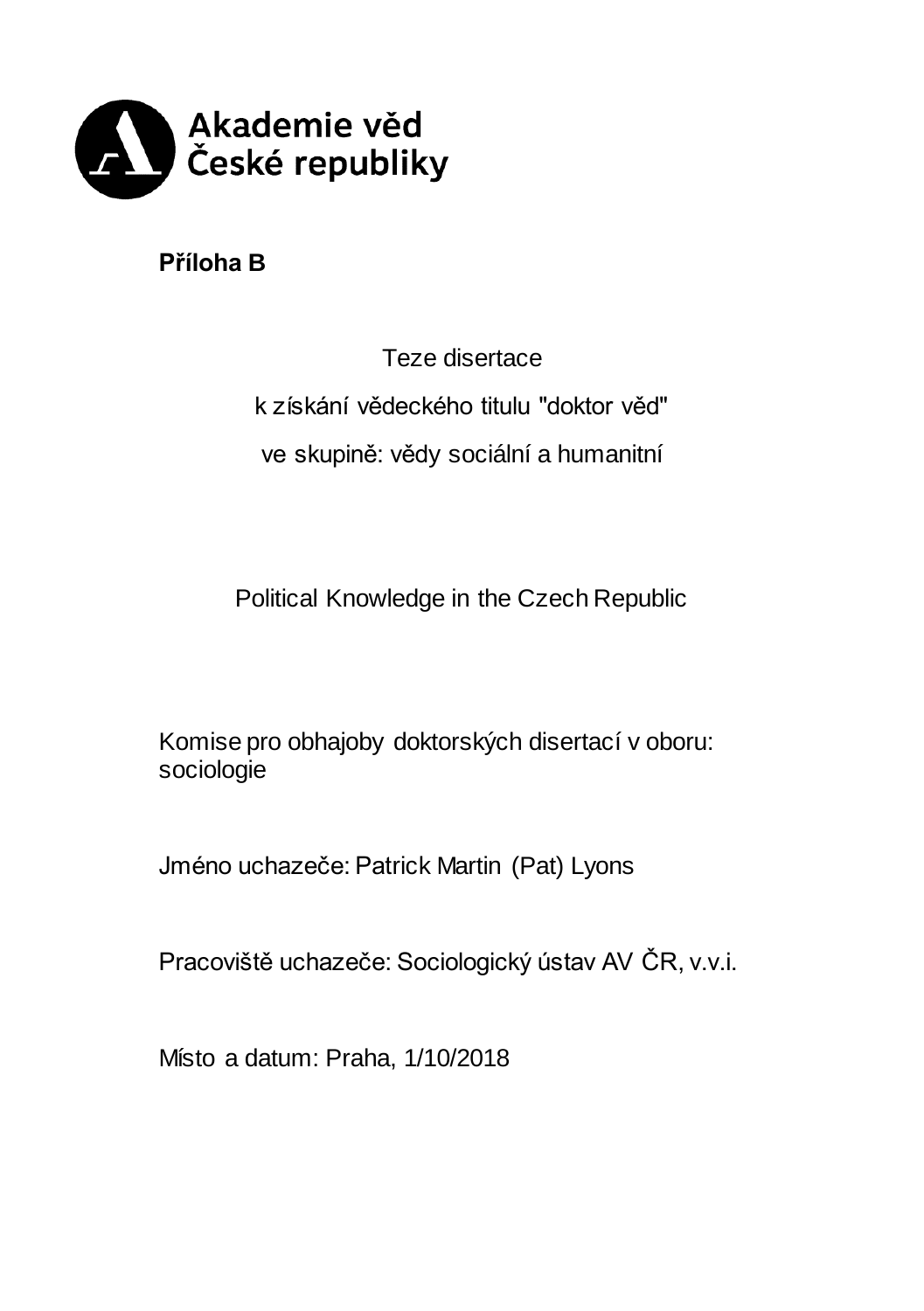# **1. Basic Ideas**

Individual knowledge has social foundations and is unevenly distributed. These two key insights from the sociology of knowledge are clearly evident in the general sociological theories of Comte, Marx, Weber, Durkheim, Pareto, Veblen, Mead, Sorokin, Znaniecki, Merton and Wright-Mills. Berger and Luckmann's (1966) influential argument that knowledge and reality are the product of daily social interaction implies that much of human knowledge is subiective in nature. Currently, political knowledge is measured using objective facts alone. Consequently, the social and individual (pre)conscious nature of knowledge is largely ignored leading to a partial view of citizen competence in contemporary democracies.

## *Sociology of knowledge*

At the risk of over-simplification, there are two broad approaches evident in the sociology of knowledge. In Europe, the focus has traditionally been on how knowledge is produced. In contrast, within the United States (US) the emphasis has been on how knowledge is consumed. In the US, and elsewhere, the use of mass survey research has transformed the study of knowledge into analyses of facts, attitudes, beliefs and values as defined by researchers. Such analyses are grounded in the sociology of knowledge tradition to the extent that group differences are explored in terms of things like class and social status.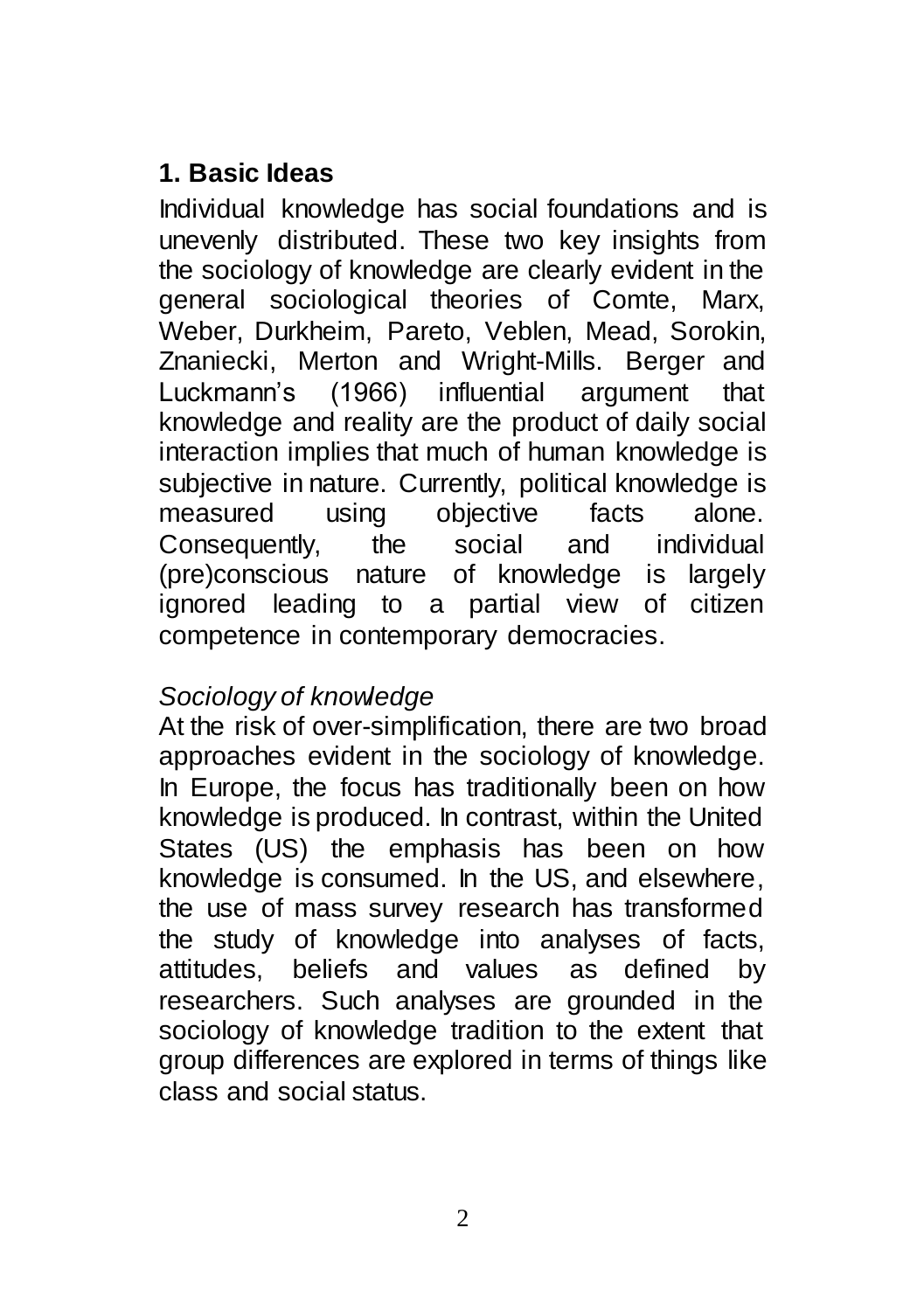Turning now to political sociology, the operationalisation of political knowledge has evolved from examining, in the  $1950s$ , evidence ideological thinking to the use, from the 1970s onwards, of short factual tests. The main assumption of such work is that democratic systems of governance are grounded in (1) a common, or social, knowledge of political actors and institutions where; (2) the level of political knowledge is unevenly distributed in society. By focussing on factual or objective knowledge, political sociology currently sets to one side the social foundations of political knowledge.

This book (dissertation) aims to redress this imbalance by showing that survey data may be used to explore the social construction of political knowledge. The subjective and interpersonal facets of political knowledge presented in this monograph reveal that citizens' knowledge of politics is broader than the ability to recall facts. More generally, the expectation that all forms of knowledge are strongly linked with intergroup differences, a defining theme of the sociology of knowledge, is a recurring theme within the dissertation.

#### *Democracy and knowledge*

Alfred Schutz (1946), an influential phenomenologist and sociology of knowledge theorist, argued that democracy would work best with "well-informed citizens" who are open-minded, curious, and have a good general knowledge. Conversely, democracy was undermined by elevating the influence of (a)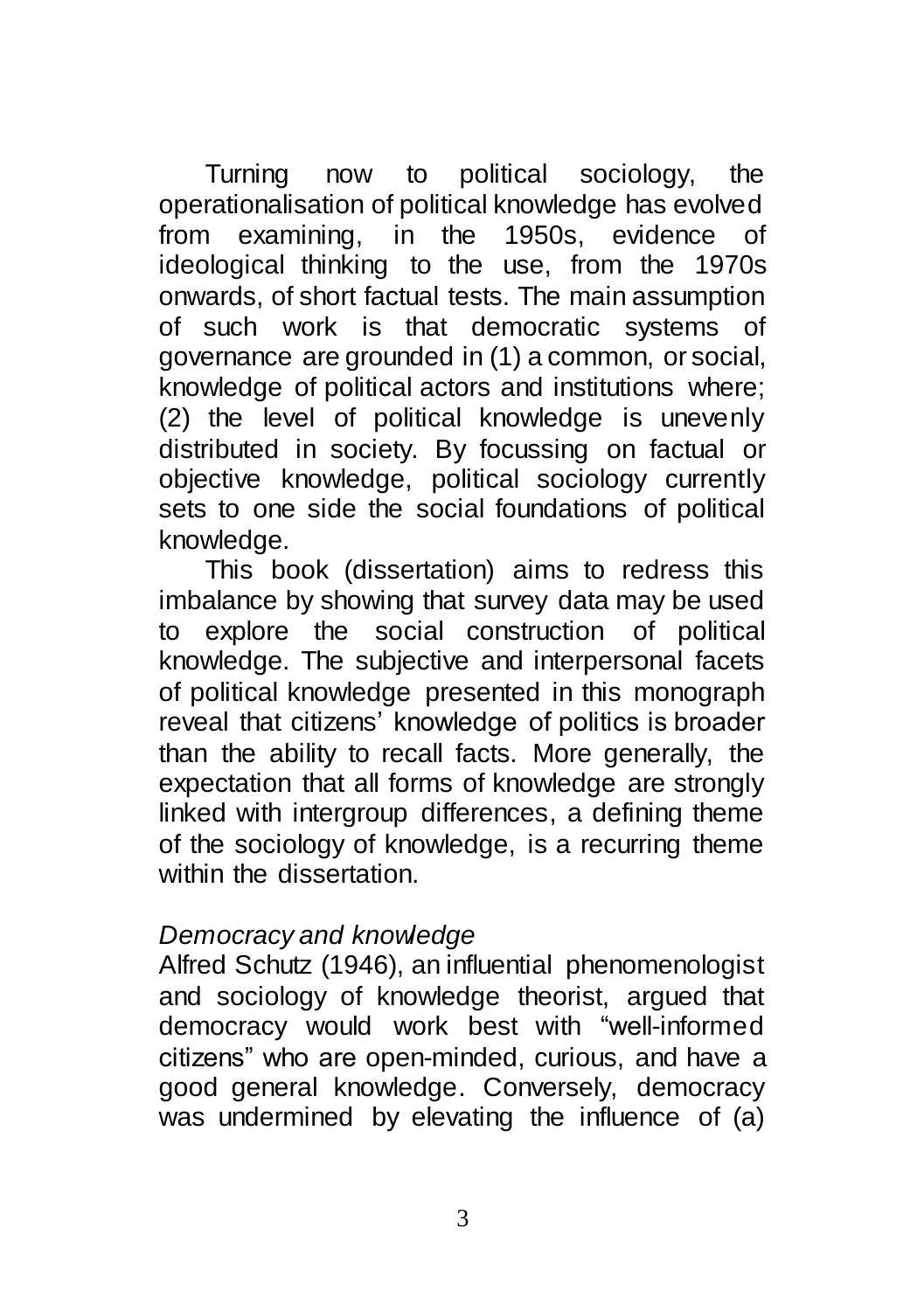experts whose deep knowledge is too specialised to be useful in solving public policy problems, and (b) "men on the street" whose views expressed in opinion polls are not grounded in knowledge. Later empirical work by Tetlock (2005, 2015) underscored this point by demonstrating the superior predictive abilities of well-informed citizens who have a good general knowledge and who are motivated to learn about things beyond their daily lives and work.

Although political sociology has not been strongly influenced by ideas from the sociology of knowledge, the view that citizen knowledge is important is shared by both streams of scholarship. Most theories of democracy agree that citizens have a duty to be informed about public affairs. For this reason, there is the assumption that citizens are interested in, and possess, factual knowledge about government. The social reality is different.

Achen and Bartels (2016: 1) conclude on the basis of decades of empirical research that "the great majority of citizens pay little attention to politics." This realist view of democratic politics is not new. In some of the earliest sociological studies of voting the disjunction between democratic theory and political reality was highlighted (e.g. the Columbia studies: Lazarsfeld, Berelson & Gaudet 1944; Berelson, Lazarsfeld & McPhee 1954: 308).

The history of survey-based political knowledge measurement stretches back eight decades; and reveals that there have frequently been rival definitions of political knowledge. Currently, one of the most influential theories assumes that citizens'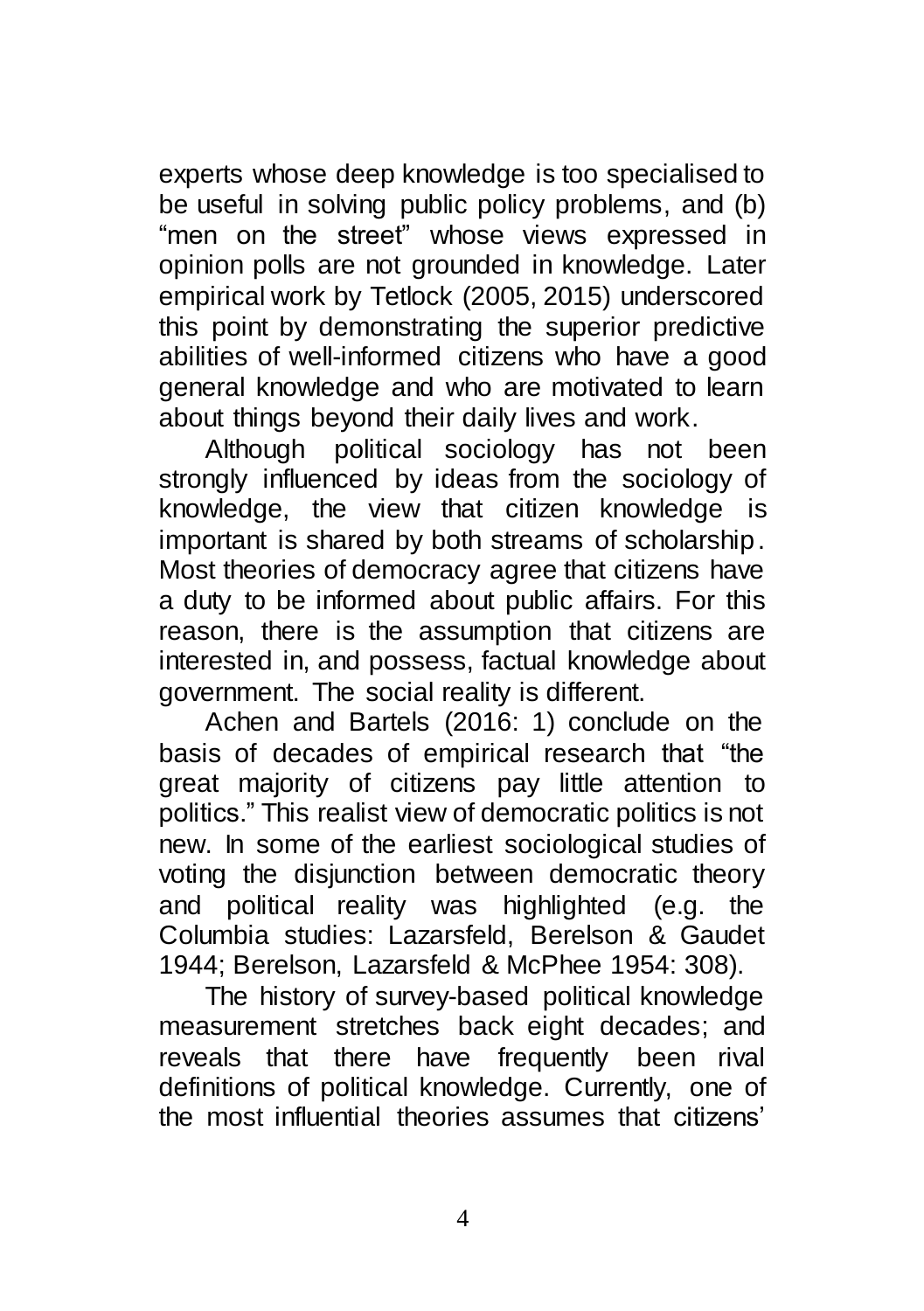abilities to answer factual questions correctly during survey interviews is a reasonable way of measuring knowledge. This fact-based approach was first used in the US in the late 1930s when national pollsters and government agencies wanted to estimate citizens' familiarity with levels of unemployment and public debt. This quiz-based tradition in knowledge measurement made a strong re-appearance in academic survey research from the 1970s.

Results from survey research over the last half century shows three key patterns: (1) most citizens have little knowledge; (2) a small minority (<5%) have high levels of information yielding a great deal of variation in political knowledge within electorates; and (3) there are large and persistent differences in knowledge across subgroups despite a general increase in level of education among all citizens (Delli Carpini & Keeter 1996; Converse 2000; Althaus 1996, 2003). Individuals who have more schooling, are male, middle class, a member of an ethnic majority, older, and who are interested in public affairs often know most about politics.

This fact-based view of political knowledge has important implications. It suggests that most citizens in contemporary democracies are incompetent; and are unable to fulfil their democratic duty of making informed choices during elections. Consequently, the informational foundations for having a democratic system of governance based on frequent, free, and fair elections, are absent.

This book (dissertation) argues that a fact-based view of citizen knowledge and competence is a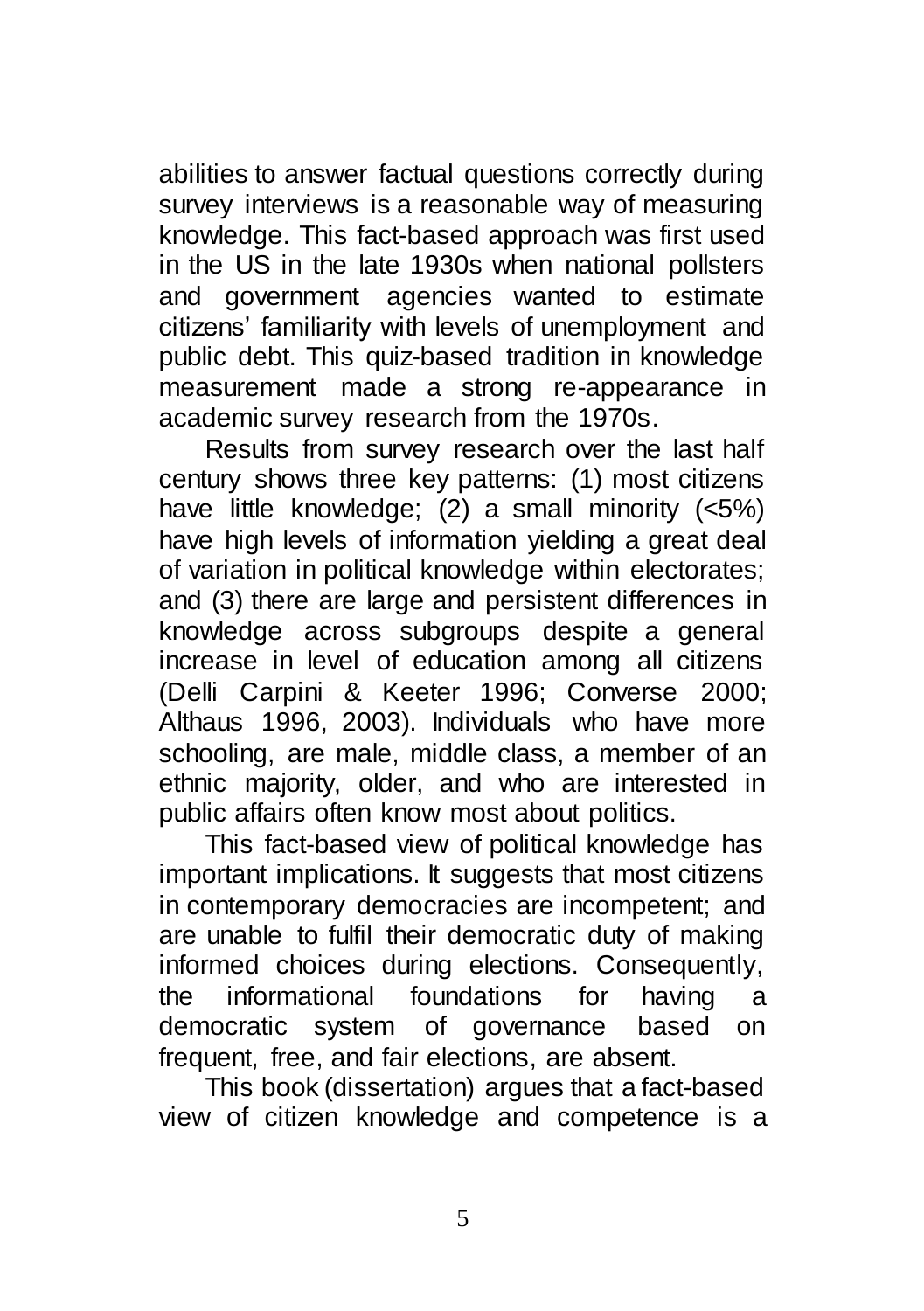limited one. Human knowledge encompasses more than the ability to successfully recall facts during survey interviews.

### *A broader understanding of knowledge*

Within this dissertation the term 'political knowledge' encapsulates terms such as 'sophistication', 'awareness' or 'expertise', 'civic knowledge', 'informed or reasoned choice', 'attitude constraint', 'level of conceptualisation', or 'ideological reasoning'. This strategy is adopted in order to avoid using a proliferation of related terms. However, it is important to note that in the many publications on political knowledge these terms often have specific meanings, which relate to how the concepts have been operationalised using survey data (Neuman 1986: 191–193; Luskin 1987).

This monograph is innovative in considering four conceptualisations of political knowledge: objective, subjective, implicit, and interpersonal. These conceptualisations are not viewed as rival forms of political knowledge, but as different facets that are not necessarily strongly correlated with one another. A key reason for this 'facet perspective' is that evaluating citizens solely in terms of ability to recall facts in a survey interview is a limited and potentially misleading way of evaluating citizen competence.

*Objective political knowledge* refers to the ability to correctly recall facts during a survey interview. This is currently the most influential conception of political knowledge in political sociology. This form of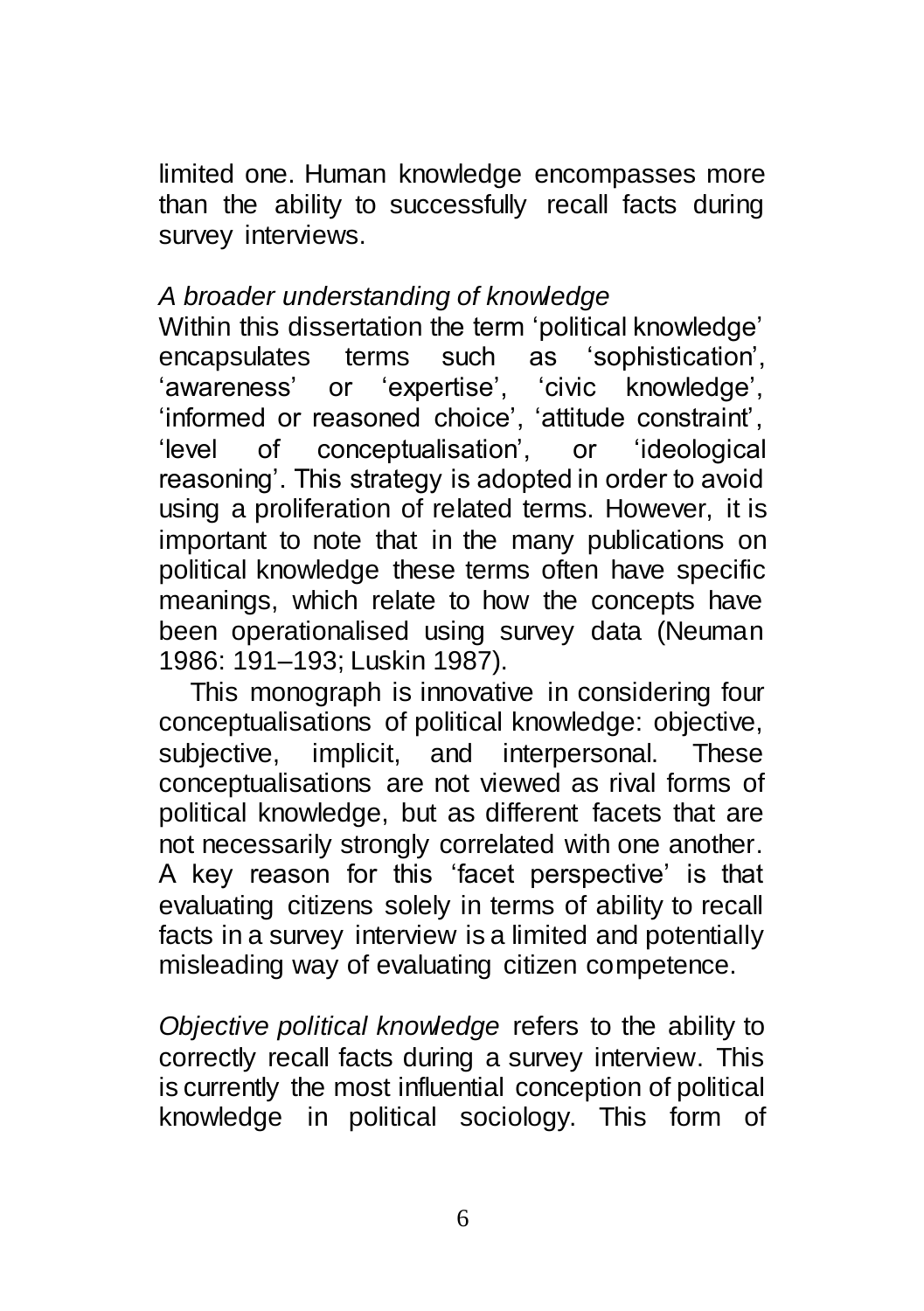knowledge is termed 'objective' because it is experts who decide what is correct.

*Subjective political knowledge* is information shared by people, and refers to a form of collective wisdom. This form of knowledge is 'subjective' as it is defined in terms of what a plurality or majority of citizens (and not experts) think is factually correct.

*Implicit political knowledge* refers to a set of skills that are pre-conscious in nature which allow a person to make choices quickly on the basis of limited factual information and situations of uncertainty. For example, judging an unknown election candidate's competence solely on the basis of their facial appearance.

*Interpersonal knowledge* is the reputation that a person has for being informed. It is measured in survey interviews using an interviewer's evaluation of the respondent immediately after an interview has been completed.

Subjective knowledge can be the same as objective knowledge when citizens and experts agree on what facts are correct. The statistical theory behind the 'wisdom of crowds' effect, and the mathematical underpinnings of Condorcet's Jury Theorem, show that in certain situations subjective knowledge may be superior to objective (expert-defined) knowledge.

Implicit knowledge is distinct from objective knowledge in that it is not based on conscious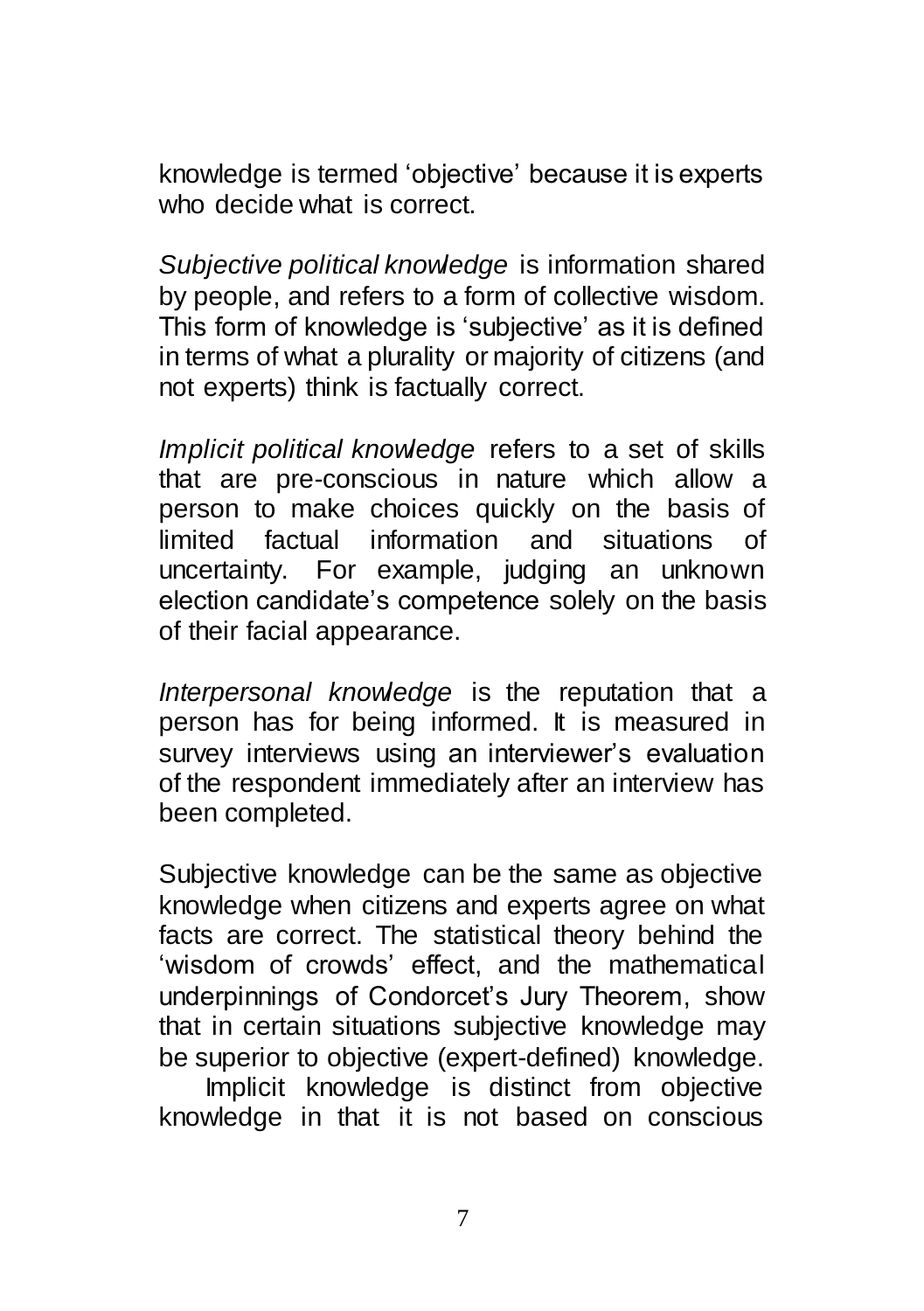thinking or cognitive understanding. This form of knowledge is important because many daily choices are made automatically in a pre-conscious manner (see Lodge and Taber 2013).

Subjective and interpersonal political knowledge are similar in that both are social in nature. However, interpersonal knowledge is unique because it involves influencing others (Katz and Lazarsfeld 1955). Therefore, there is a strong but imperfect association between objective and interpersonal political knowledge. This is because those who have a reputation for being knowledgeable often know lots of political facts.

## **2. Methods, Structure and Content**

The methodology used in this book (dissertation) is based on data gathered using mass surveying, where the resulting data have been analysed using descriptive and inferential statistics. This book is structured to reflect three main themes: the origins, nature, and impact of political knowledge in the Czech Republic between 1967 and 2014. The content of this book is divided into four sections that start from (1) outlining a theoretical framework for thinking about political knowledge, to (2) considering how political knowledge is measured, and thereafter (3) why some people are more informed than others, to (4) what are the consequences of having low and high levels of knowledge. Summaries of the main findings of the dissertation are outlined in the following subsections.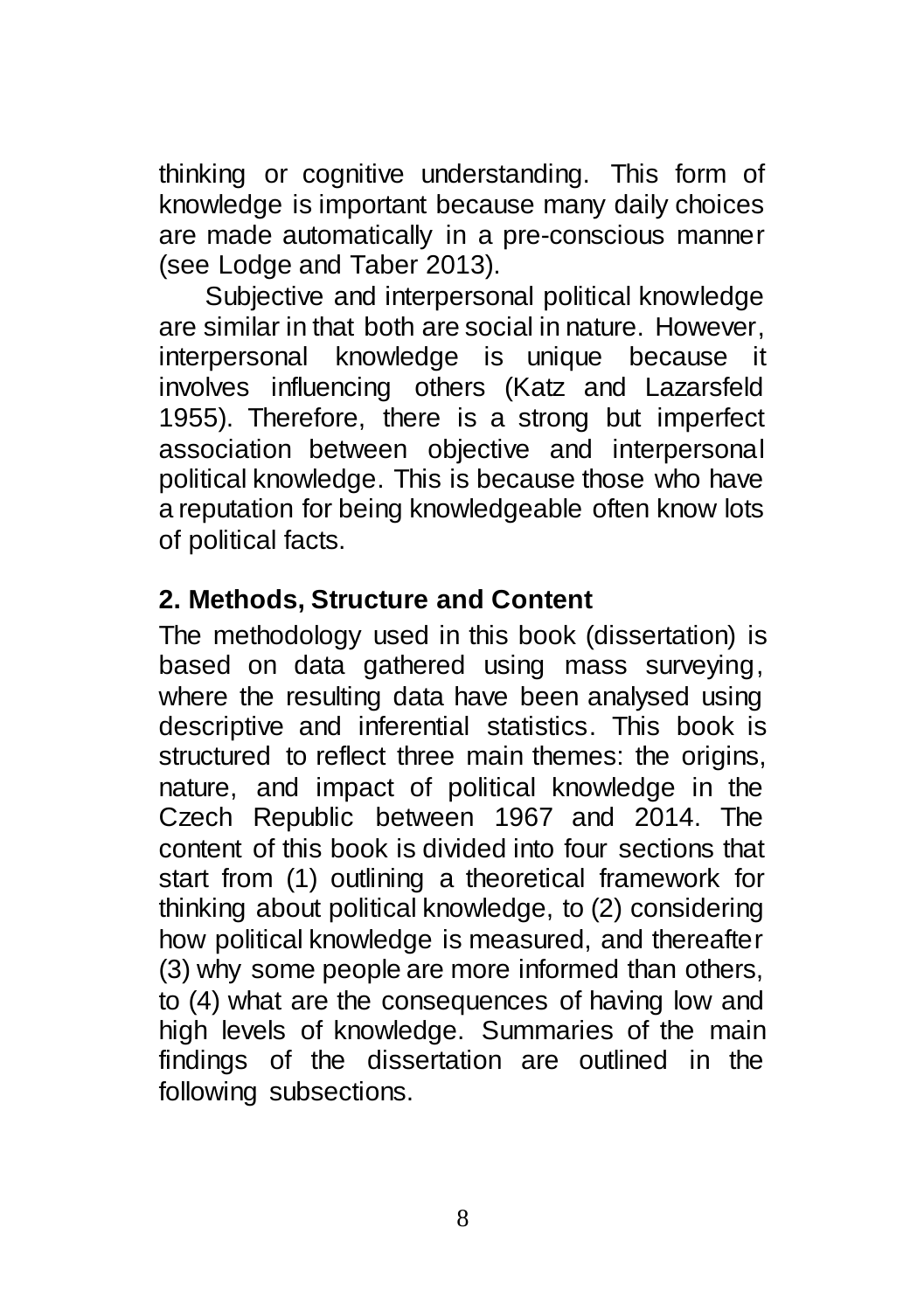### *Section 1: Theory*

In the theory section of this book (dissertation), the concept of political knowledge is placed within the larger framework of three philosophical theories of truth, i.e. pragmatism, correspondence, and coherence. Often discussions of political knowledge begin with the assumption that knowledge is like money: more is always better. Chapter 1 argues that different approaches to political knowledge are grounded in contrasting assumptions about the philosophical nature of truth and knowledge. Currently, the correspondence theory of truth (based on observed facts) is the dominant way in which political knowledge is measured. However, evidence from an expert survey of philosophers presented in Chapter 13 reveals that most philosophers do not support a purely factual conception of knowledge.

Within this dissertation the term *objective knowledge* is used to refer to the scores from surveybased quizzes. With objective political knowledge there is the important question of how to statistically model quiz data typically coded as correct, incorrect or don't know / no answer. Often a person's level of political knowledge is based on how many questions they got correct in a quiz; where it is assumed all questions are of equal difficulty, which is rarely the case.

Chapter 2 highlights the advantages of using Item Response Theory (IRT) to model the correct answers to survey-based quiz questions. Specifically, IRT facilitates comparison of knowledge scores across different surveys using different quiz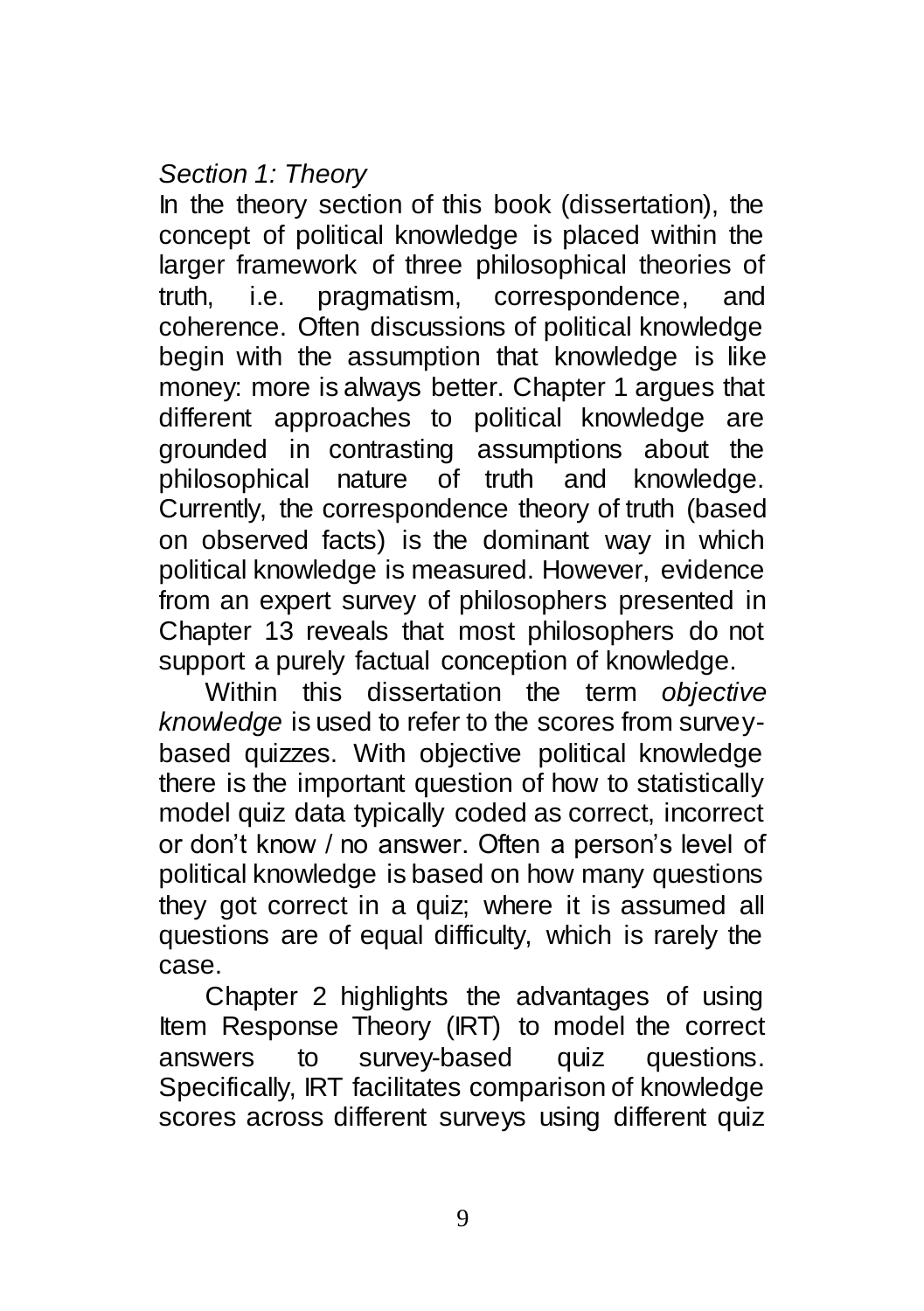questions. IRT is a standard approach used in educational testing.

Later chapters that compare and contrast objective, subject, implicit and interpersonal facets of political knowledge extend the theoretical scope of the book. Chapters 7 and 10 reveal that implicit knowledge has different origins to the other three facets of political knowledge. Lodge and Taber (2013) highlight that political decision-making is most often based on pre-conscious processes that may be similar to the implicit knowledge approach presented in this dissertation. In future work, a more comprehensive theory of political knowledge should include pre-conscious foundations.

### *Section 2: Data and measurement*

Chapter 3 provides an overview of patterns and trends in objective political knowledge between 1967 and 2014 in the Czech Republic. Post-election survey data from all lower chamber (general) elections between 2002 and 2013 indicate that the general level of political knowledge has been constant despite a general increase in education levels after 1990. Specific surveys with some knowledge questions fielded in 1967, 1986 and 1992 provide insight into who was an informed citizen at key points in contemporary Czech history, and why it mattered. For example, knowledgeable Czech citizens understood in 1992 that the dissolution of the Czechoslovak federal state was likely if the Civic Democrats (ODS) won the federal election.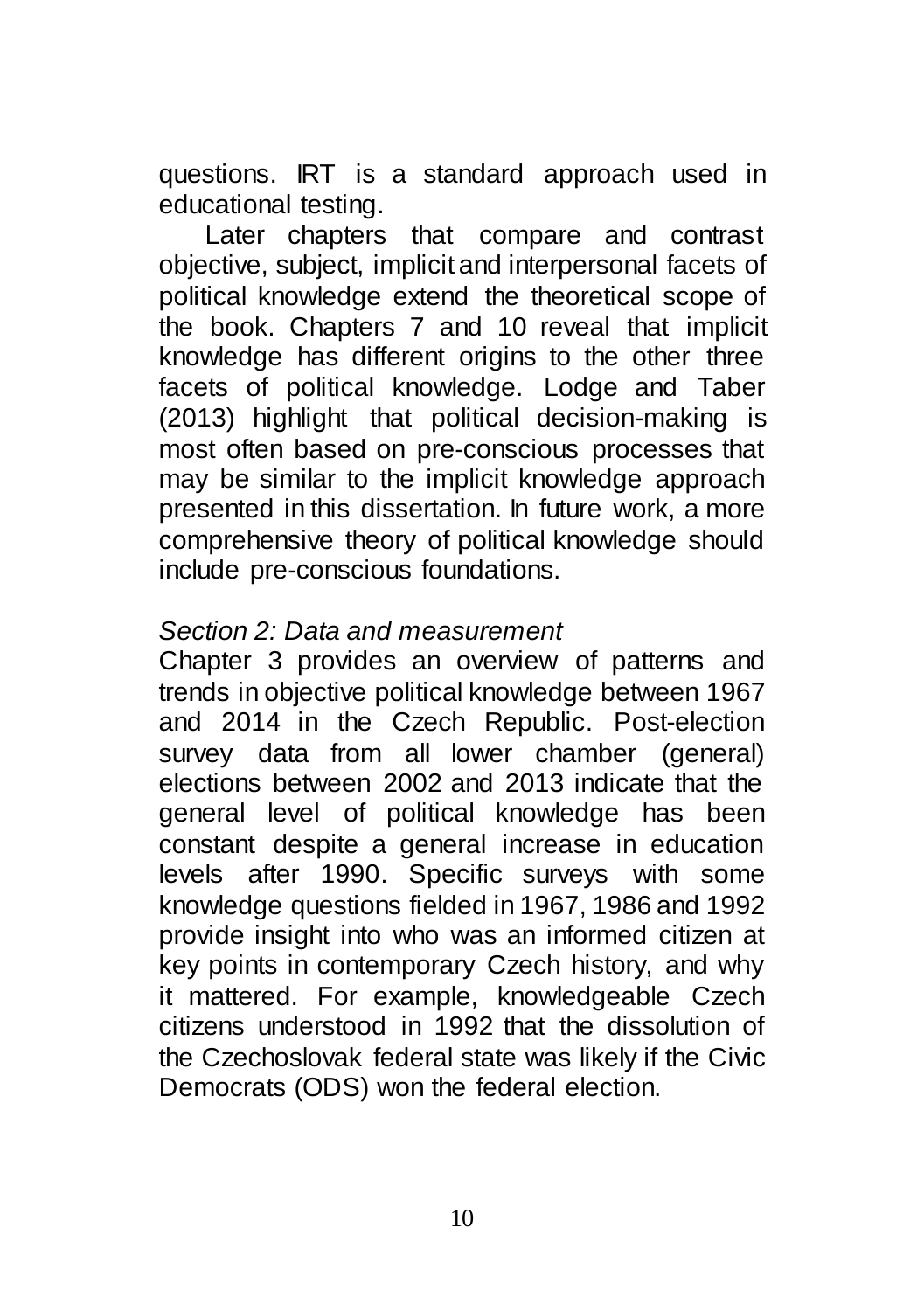How objective (factual) political knowledge questions are answered by survey respondents is explored in Chapter 4 in terms of survey response styles. This chapter argued that analysing the correct answers to survey quiz questions must deal with the propensity of some respondents to quess the answers rather than say 'don't know'. Using a unique Cold War-era survey (Images of the World in the Year 2000, fielded on both sides of the Iron Curtain between 1967 and 1970), this chapter reveals that national cultural differences are also an important correlate of how respondents answered objective political knowledge questions. For example, national cultures characterised by higher levels of 'power difference' and 'uncertainty avoidance' have higher levels of 'don't know' answers to knowledge questions.

The idea that political knowledge may be generated in a collective manner, rather than defined by experts, leads to the concept of *subjective knowledge*. This concept is presented in Chapter 5. Subjective political knowledge is based on the mathematical theory and statistical methods used in Cultural Consensus Theory, which is inspired by Condorcet's Jury Theorem. A comparison of subjective and objective political knowledge in Chapter 5, using the Motivation-Ability-Opportunity (MAO) explanatory framework, reveals that both types of knowledge have distinct origins. Subjective political knowledge may be more important than objective knowledge because many public policy questions do have definitive factual answers. In such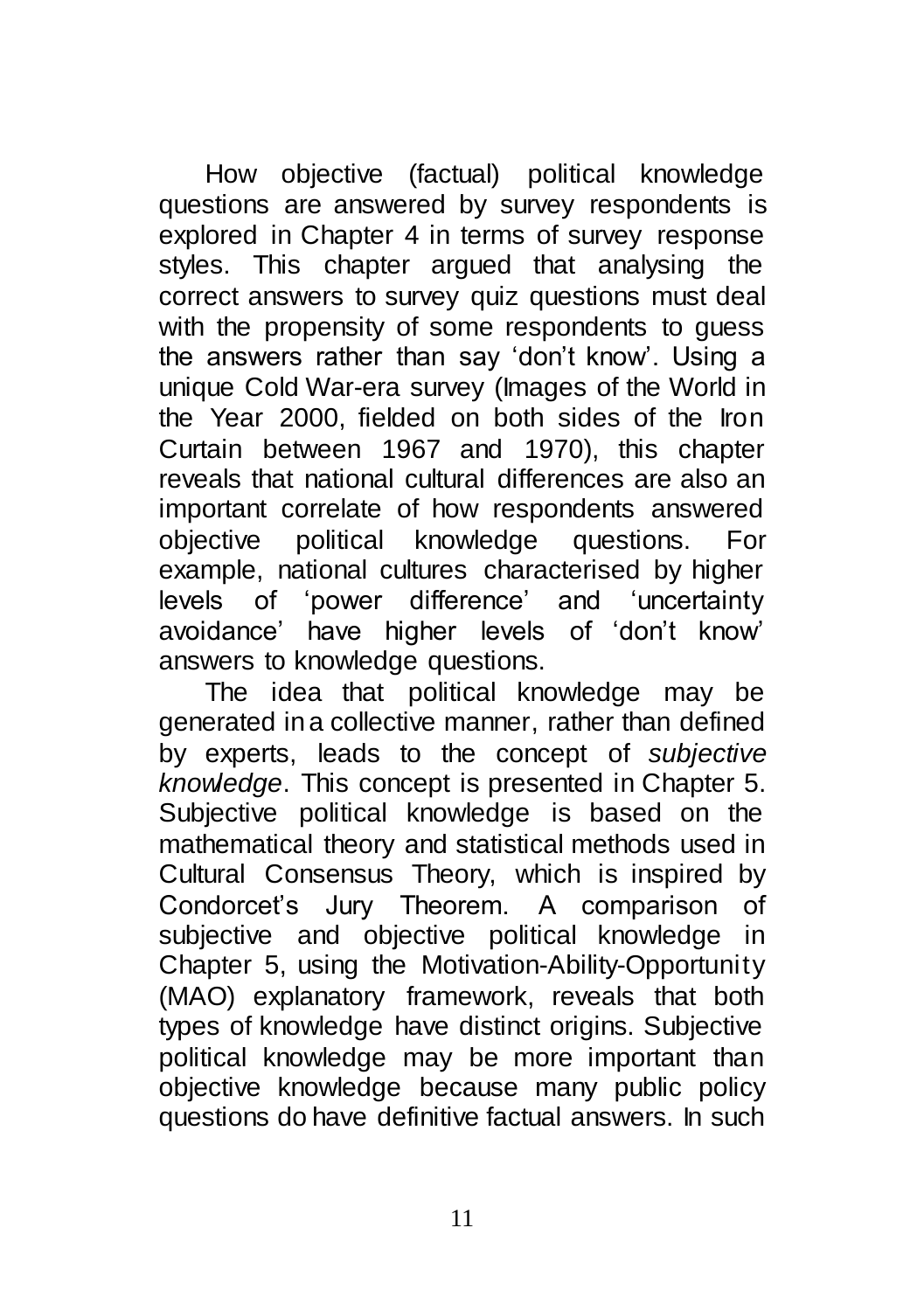situations, consensus-based subjective knowledge may be the most 'democratic' way to make a choice.

In Chapter 6, two additional types of political knowledge are introduced. As noted above, *implicit knowledge* is a skill used by citizens in their daily life, but is not something that can be easily measured. This is because it is based on a pre-conscious process that cannot be measured directly. In contrast, *interpersonal knowledge* refers to having a reputation for being informed and need not always be strongly associated with actual level of factual knowledge. Implicit knowledge is measured using competence ratings of candidate ballot photos where the 'correct' answer was the candidate who got the most votes in an earlier Irish general election. A key point here is that the Czech respondents could only use the facial ballot photos to make a choice.

A comparison of the determinants of objective, implicit, and interpersonal knowledge using the MAO explanatory framework shows that each of the knowledge types have different foundations. In other words, not all forms of political knowledge are the same. In sum, it is reasonable to think that political knowledge is composed of distinct facets.

### *Section 3: Determinants*

A central question addressed in this book (dissertation) is which Czechs are most informed about politics and why? Chapter 7 reveals how the MAO explanatory framework is used to explain individual differences in objective political knowledge. An extensive use of post-election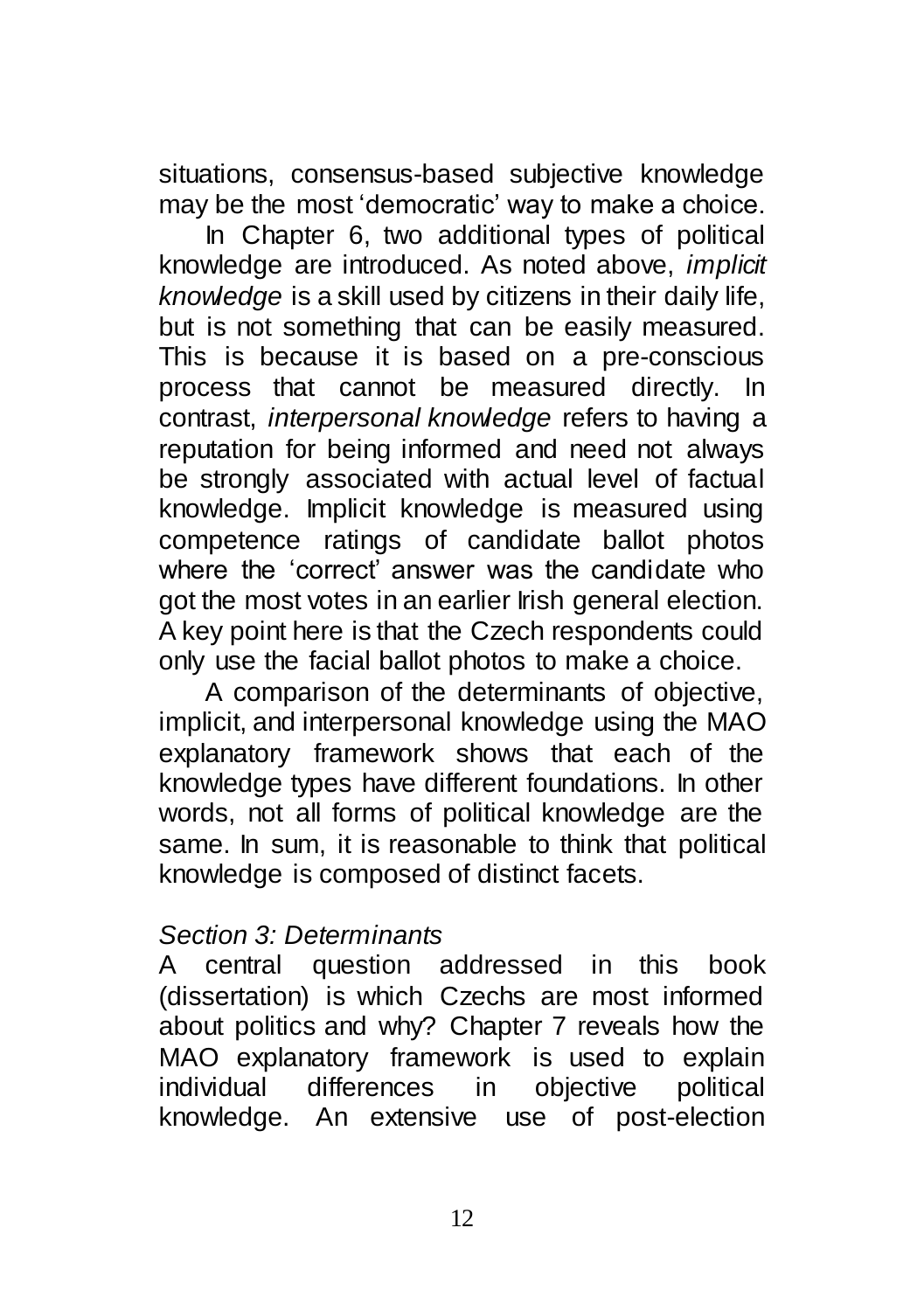surveys with a broad range of questions reveals that motivation is the most important general factor for individual differences in factual knowledge. Using level of education as a proxy for cognitive ability, or intelligence, is problematic. This is because education effects tend to reduce the explanatory power of other explanatory variables. This is because level of education may also reflect a person's social background.

There is good reason to think that objective political knowledge is a continuum that ranges from being *misinformed* with some knowledge that is incorrect; to being *uninformed* with no knowledge at all; to being *informed*. Chapter 8 shows, using the MAO explanatory framework, that the profiles of the uninformed and misinformed are largely the same. Moreover, the profile of those Czechs who give 'don't know' answers to political quiz questions indicates they are uninformed; and not partially informed and unwilling to guess the answer. Consequently, classifying the answers to factual knowledge questions as correct versus all other answers seems appropriate when estimating political knowledge scale scores using Item Response Theory (IRT).

One reason why some Czechs know more facts about politics than others may be due to the personality traits of the person. Chapter 9 shows, using the Big Five personality trait framework, that openness to experience, conscientiousness, and emotional stability all have positive associations with higher levels of objective knowledge. However, only conscientiousness and emotional stability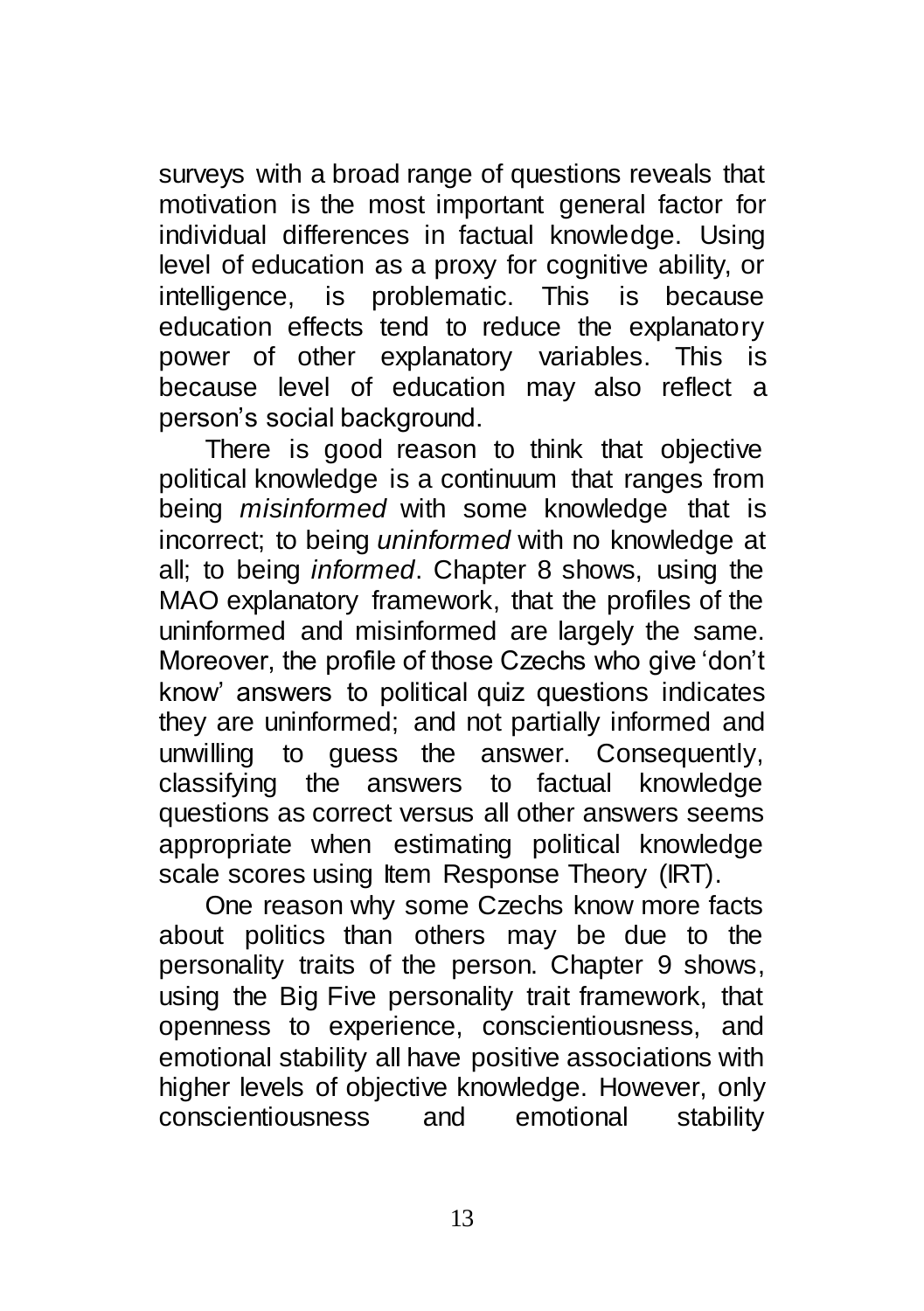(neuroticism) remain statistically significant (p≤.05) predictors of objective knowledge even when additional MAO explanatory framework variables are considered.

Chapter 10 brings together themes developed earlier in Chapters 6 through 9 by exploring the impact of personality traits on three facets of political knowledge (objective, implicit, and interpersonal) while controlling for MAO factors and styles of thinking. The fact that a person is motivated, has strong cognitive skills and has access to political news does not mean they will be informed. This is because their minds may be closed to new facts that are inconsistent with their prior beliefs due to motivated reasoning for example (Lodge and Taber 2013). The three facets of political knowledge have different personality trait foundations. Objective knowledge is associated with three of the Big Five personality traits, while implicit and interpersonal knowledge are associated with single traits. As individuals have more than one personality trait, it makes sense to think that (1) different traits may interact with each other, and (2) traits may interact with other non-trait factors to promote higher levels of factual knowledge. This is indeed the case. For example, conscientious and agreeable people are better able to recall political facts during survey interviews.

#### *Section 4: Consequences*

One important reason for having a high level of factual political knowledge is being able to vote for a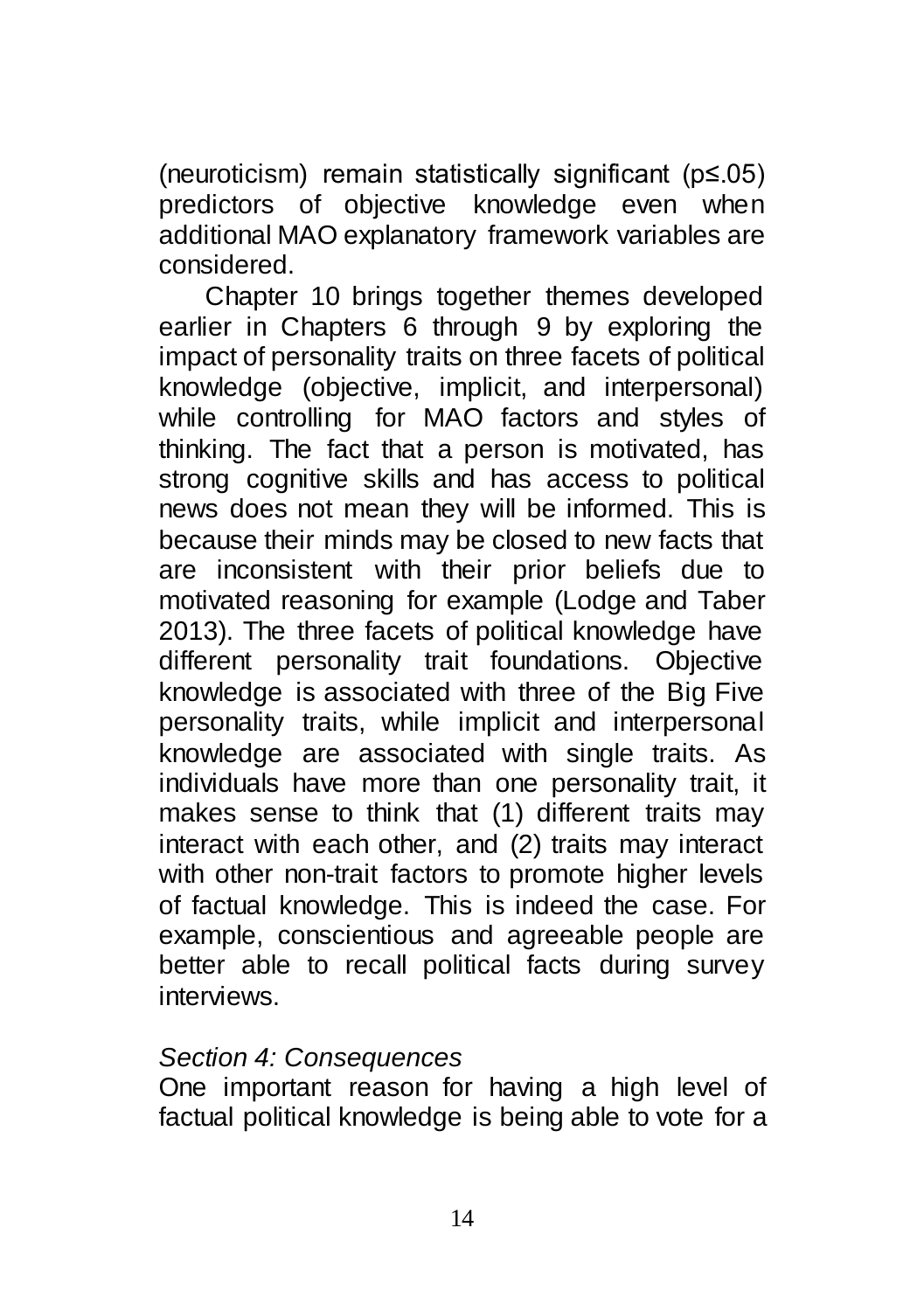party that best represents one's interests. Chapter 11 shows that in the Czech Republic there is a positive relationship between correct voting and higher levels of political knowledge. However, the impact of objective political knowledge on voting correctly is critically influenced by the (initial) decision to turn out to vote. Level of factual knowledge is shown in Chapter 11 to have no statistically significant (p≤.05) impact on correct voting when turnout is included in the explanatory model estimated.

This book (dissertation) shows that among Czech voters the direct impact of objective knowledge on correct voting, taking turnout into account, only has statistically significant effects in polarised elections. When the electoral context is more complicated, with the advent of new parties for example, then objective knowledge is not strongly associated with correct voting. In short, the link between objective (factual) political knowledge and correct voting depends on taking account of both the initial decision to go to the polls and the electoral context.

Another important motivation for having political knowledge is the ability to predict future events, or foresee the consequences of particular political choices. The Images of the World in the Year 2000 survey, fielded in Czechoslovakia in June 1967, is a unique source for studying citizen's long-term predictive ability. Chapter 12 shows that greater forecasting ability for scientific advances was linked at the individual level with being open-minded and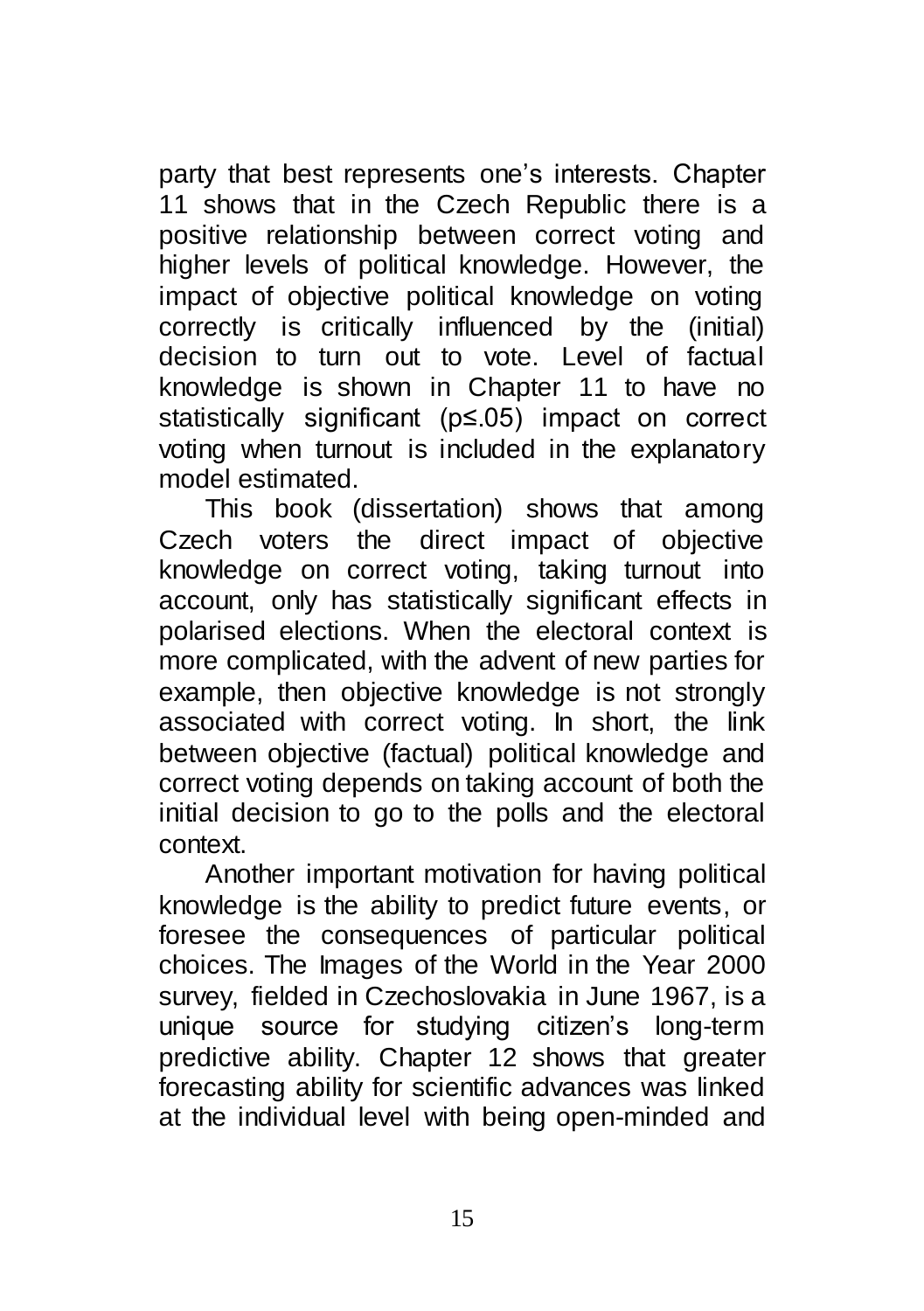critical of national policy, but was not associated with greater objective knowledge.

In contrast, individual's ability to predict increased *anomie* (i.e. social isolation and a decline in collective values) in the year 2000 was associated with greater objective knowledge plus other factors such as a higher level of education and interest in politics. National context is also important, as the positive association between objective knowledge and predicting greater anomie was only evident in the Czech and West German samples.

One democratic ideal is that all citizens should have high levels of objective knowledge similar to experts. Using expert surveys, Chapter 13 investigates if Czech economists and political scientists share a consensus on (a) policy matters and (b) the left-right position of parties respectively. The expectation here is that experts should show more consensus in their views because of a shared professional knowledge than less informed citizens. This is not the case. Czech economists do not show a strong consensus in support of a free market view of public policy. Czech political scientists' estimates of parties' relative left-right positions do not exhibit higher levels of consensus than all others. This finding suggests that higher levels of objective knowledge among Czech voters would not lead to greater agreement about public policy goals.

## **3. Conclusions**

This book (dissertation) contributes to the study of political knowledge in the following ways.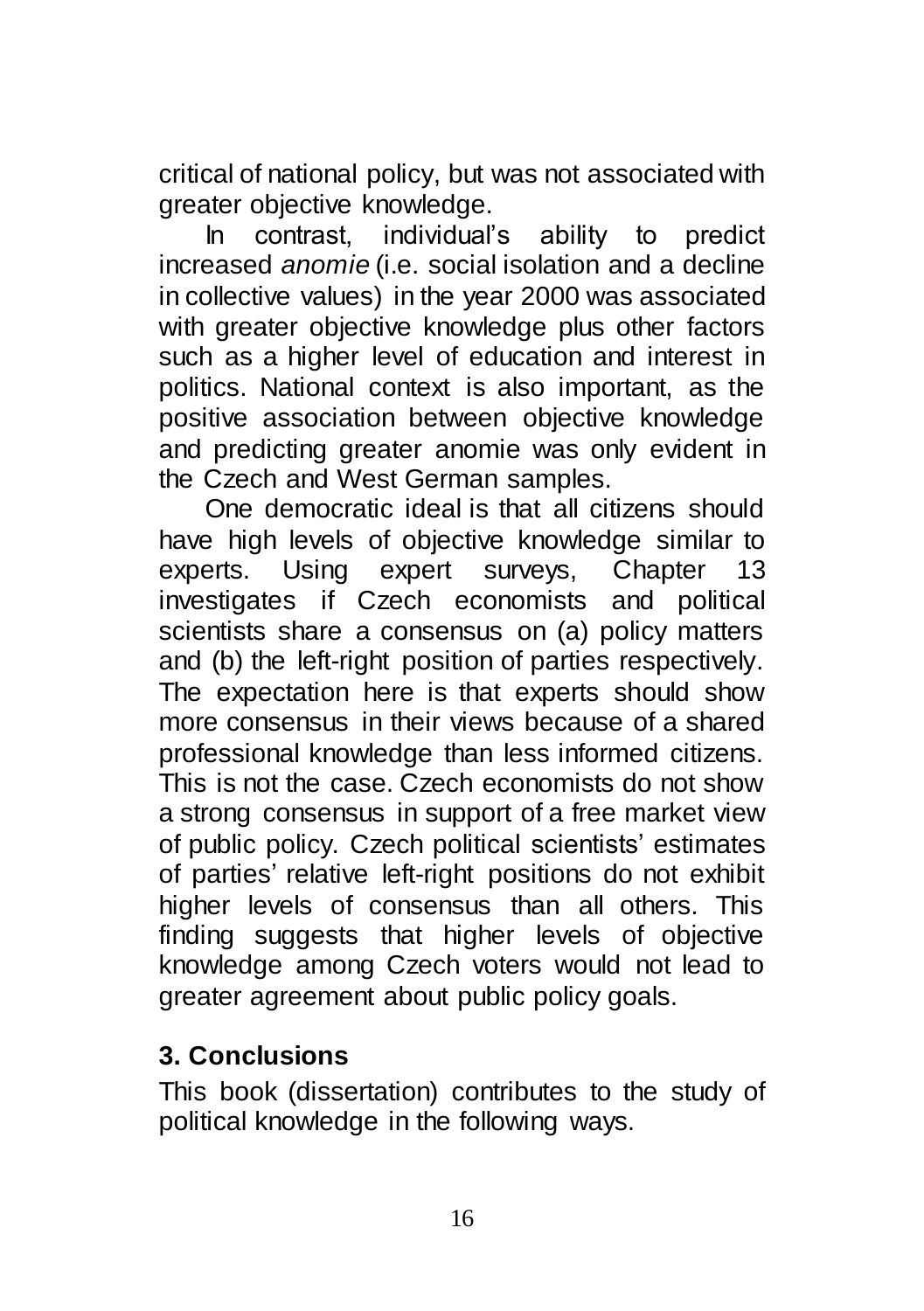- 1. This is the first systematic (and long-term study) of citizens' knowledge of politics in the Czech Republic and the post-communist countries of Central and Eastern Europe.
- 2. This dissertation places the survey-based examination of political knowledge in the Czech Republic within broader discussions of knowledge and truth in philosophy (and implicitly within the sociology of knowledge literature) and debates in political sociology where the concept of knowledge has been conceptualised and measured in a number of ways.
- 3. This monograph shows that institutional factors are not strongly associated with level of objective knowledge, as few differences were observed across the Cold War divide (Chapter 5). However, national culture is linked with how respondents from different countries answer objective (factual) knowledge questions in surveys (Chapter 4).
- 4. This book is unique in exploring four facets of political knowledge and showing how these facets differ in origin and nature (Chapters 5, 6 and 9).
- 5. Finally, this monograph reveals that different aspects of knowledge have contrasting foundations within individuals, as revealed through their personality traits (Chapter 9).

One key implication of the results from this dissertation is that the view that high levels of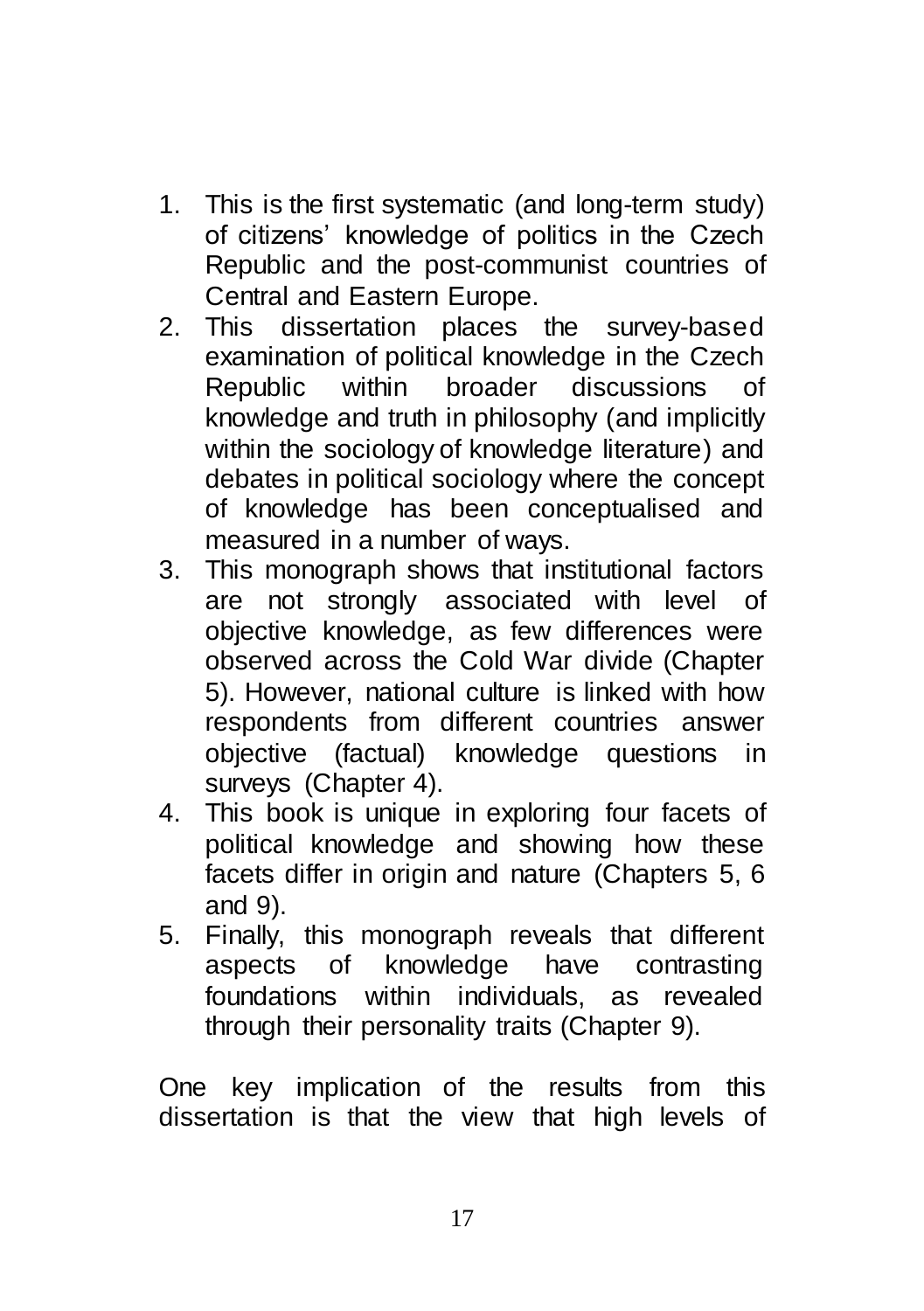objective knowledge can only produce benefits is not correct. A society full of citizens with high levels of factual political knowledge could be just as problematic as current societies that are populated by so-called 'know-nothings' (Hyman and Sheatsley 1947; Bennett 1988, 1996). Finally, it is important to highlight that almost everything about political knowledge is paradoxical, as the following five points discussed in this book (dissertation) demonstrate.

- Political knowledge may be objective and factually grounded on experts' consensus conclusion. Alternatively, citizen knowledge may be subjective and based on what the general population currently perceive to be true.
- Political knowledge may be the result of conscious deliberation or it may emerge from implicit skills such as evaluating others on the basis of little information.
- Political knowledge may make decisions better through objective deliberation or may make them worse because of motivated or biased reasoning.
- Political knowledge can be based on private research and deductive thinking or may be a product of society coming from second-hand testimony.
- Political knowledge may be useful for knowing why voting is not rational or for voting correctly having irrationally decided to vote.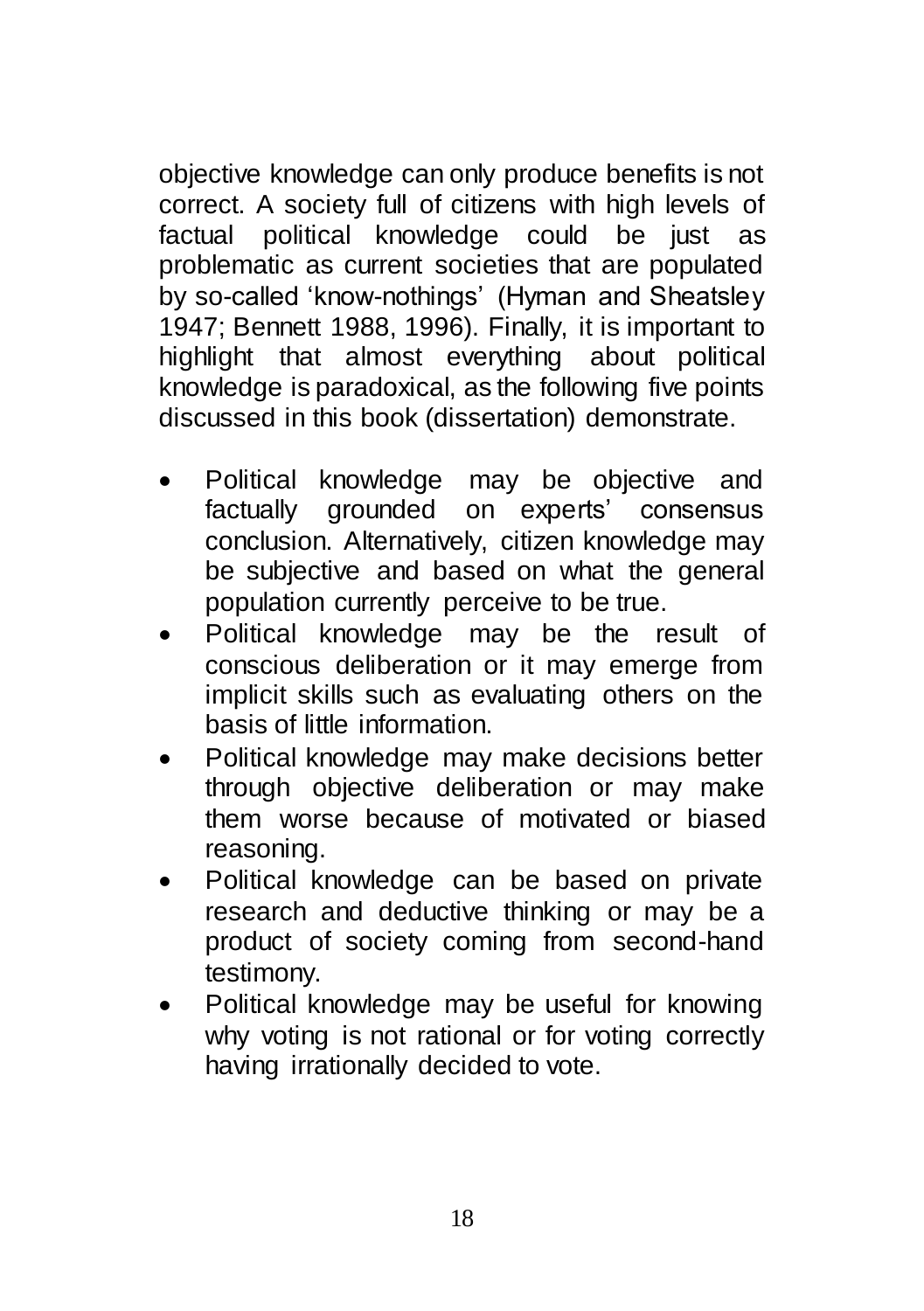The pattern of a mean low level of objective knowledge combined with a high level of variation across individuals is not unique to politics. Other research reveals that citizen knowledge of facts from science, history, economics, health, safety, and personal finance show the same pattern. In different words, citizens are not deliberately deciding to learn little about politics; they lack factual knowledge on many important topics.

Russell Hardin's (2009) key point in this respect is that for everyday life most factual knowledge from areas such as consumer products, investments, history, politics, and science is not especially useful (Chamorro-Premuzic et al. 2006; Burnett and McCubbins 2010). Consequently, most citizens are 'rational' in not having much factual political knowledge. Perhaps the real puzzle then is that citizens know anything at all about politics other than what they learn by accident.

However, if the concept of political knowledge is expanded to cover pre-conscious mental processes, non-cognitive skills, and social relationships, then the view of what constitutes a 'competent citizen' changes from the ideal put forward in normative democratic theory. It is hoped that this dissertation facilitates future research into an expanded repertoire of citizen knowledge of politics and other domains of collective concern.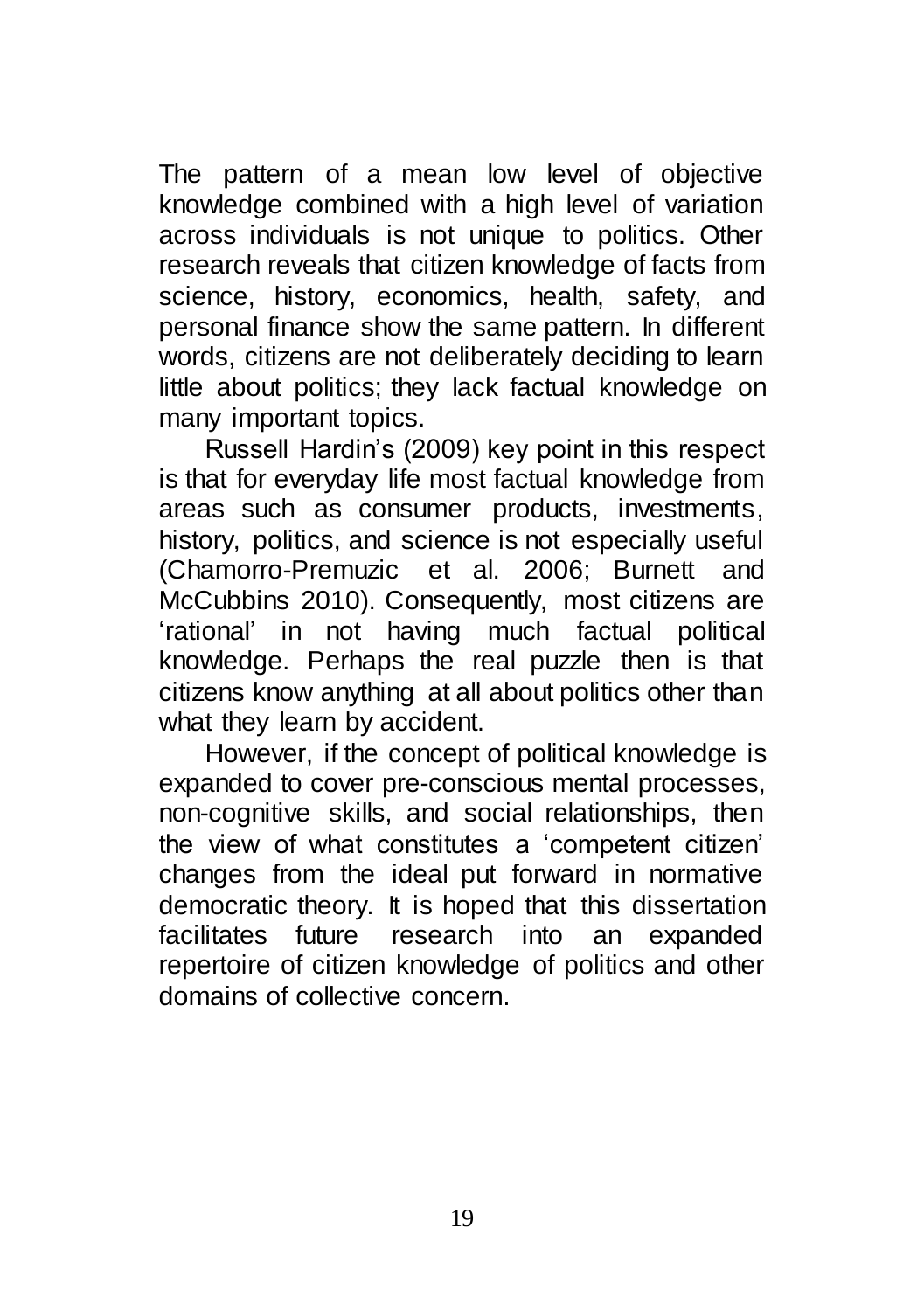# **Summary**

This book consists of 15 chapters and explores political knowledge in the Czech Republic between 1967 and 2014. This is the first study of what Czechs know about politics, and why it matters. This book is divided into four sections.

*Section 1* examines theories of knowledge and truth. The most influential theory equates knowledge with the ability to answer factual questions correctly in a survey interview. This is called *objective knowledge* in this study.

**Section 2** presents three additional theories of political knowledge. *Subjective knowledge* is defined as what people, rather than experts, decide is factually correct. *Implicit knowledge* is based on decision-making skills. Finally, *interpersonal knowledge* refers to having a reputation for being knowledgeable.

**Section 3** shows that political knowledge is not a single thing, but is composed of facets. This section also reveals that there is an association between political knowledge and personality traits.

**Section 4** looks at the links between political knowledge, voting and prediction. Knowledge matters more for participation than the party supported in an election. The ability to predict correctly in 1967 social development in the year 2000 is linked with objective knowledge. However, this association does not exist for predicting scientific advances.

This book argues that evaluating citizen competence only in terms of factual knowledge is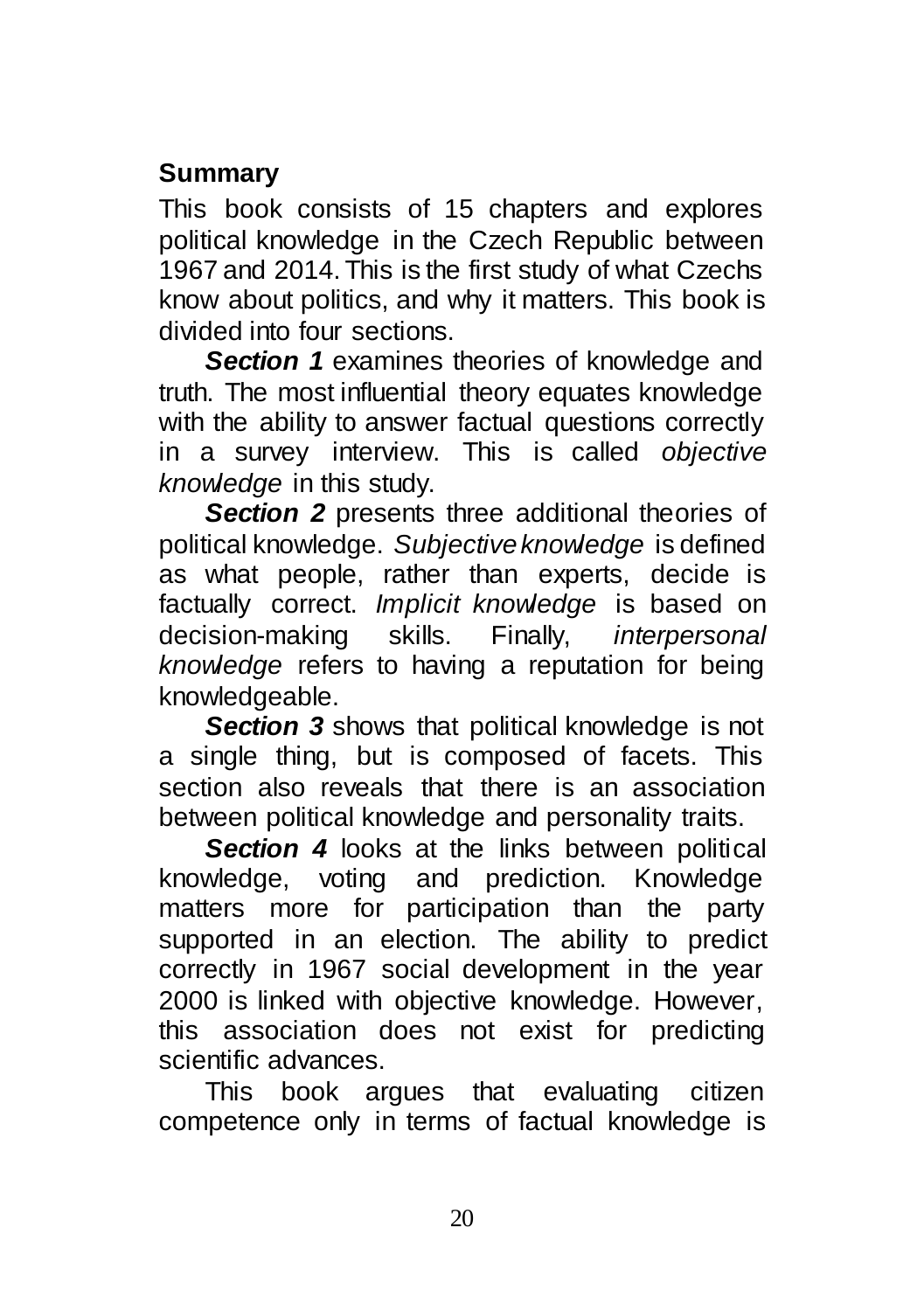limited. Moreover, factual political knowledge has a 'dark side' where more knowledge leads to biased thinking, polarisation and increased social conflict. Here are some of the key findings of this book.

- There are many forms of political knowledge.
- Citizens make decisions using different forms of political knowledge.
- Czechs' knowledge of politics has remained constant over time.
- How people answer knowledge questions in surveys matters.
- Political knowledge is associated with personality traits.
- Factual knowledge is linked with forecasting social change, but is not always linked with making correct voting.
- Experts with high levels of knowledge do not agree on what is a correct answer.

# **Shrnutí**

Tato kniha sestává z 15 kapitol a odhaluje znalosti politiky v České republice mezi lety 1967 a 2014. Jde o první studii věnující se znalostem Čechů o politice a proč je to důležité. Kniha je rozdělena do čtyř oddílů.

*Část 1.* studuje teorie o znalosti a pravdě. Nejvlivnější teorie srovnává znalosti se schopnostmi správně odpovědět na faktografické otázky při průzkumech. V této studii pro to používáme termín *objektivní znalost* (objective knowledge).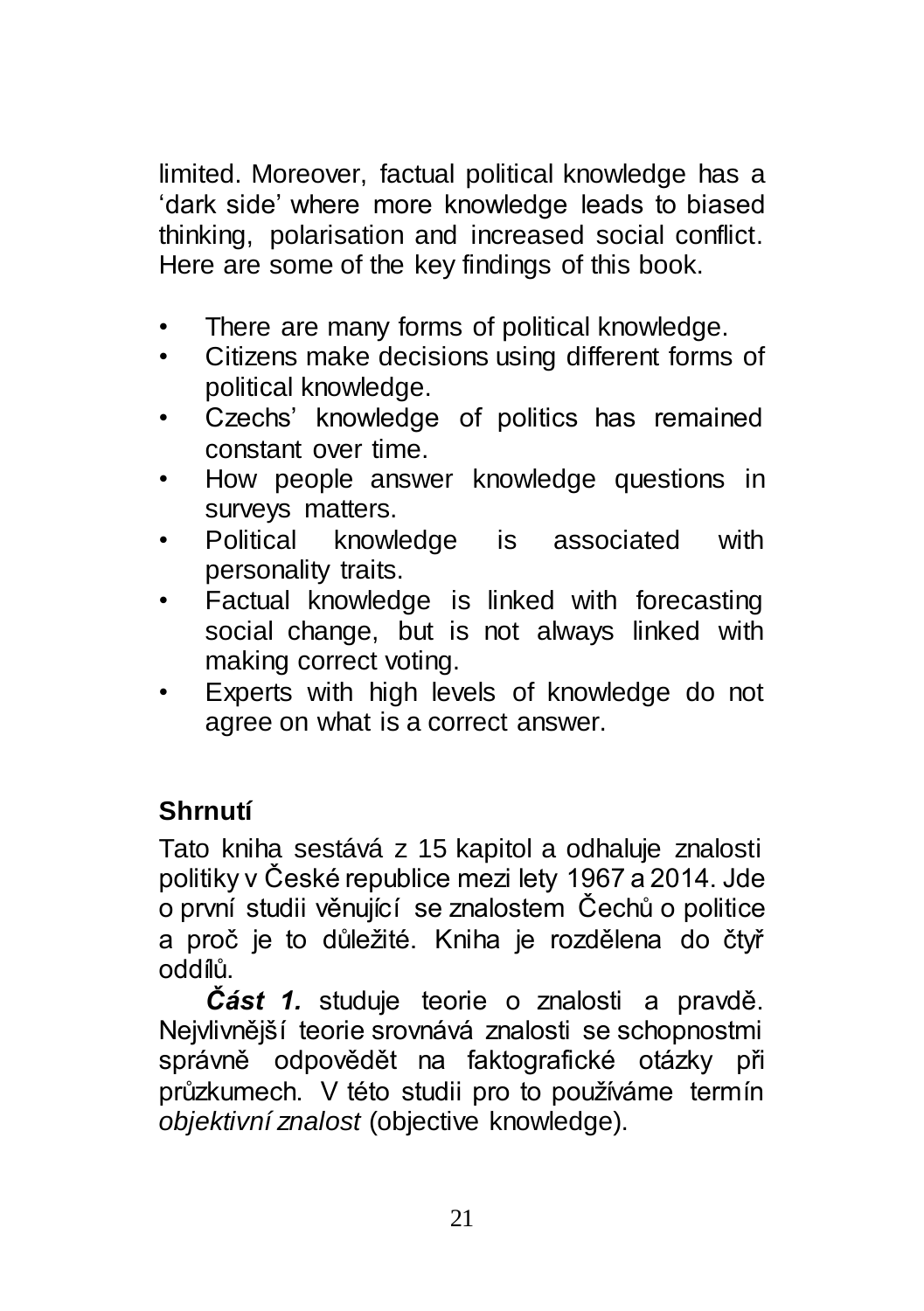*Část 2.* předkládá tři doplňkové teorie o znalostech politiky. *Subjektivní znalost* (subjective knowledge) je definována jako ta, kdy se lidé rozhodují o tom, co je fakticky správně, ne odborníci. *Implicitní znalost* (implicit knowledge) je založena na rozhodovacích dovednostech. A konečně, mezilidská znalost (interpersonal knowledge) odkazuje na pověst znalého člověka.

*Část 3.* poukazuje na to, že znalost politiky není jedna jediná záležitost, ale že je tvořena mnoha aspekty. Tato část také ukazuje, že existuje spojení mezi znalostí politiky a povahovými vlastnostmi.

*Část 4.* zkoumá spojení mezi znalostmi politiky, volením a předpovědí. Znalosti jsou důležitější ve vztahu k volební účasti než k tomu, jakou stranu daná osoba podporuje. Schopnost předpovědět správně v roce 1967 společenské změny, ke kterým dojde do roku 2000, je svázána s objektivními znalostmi. Nicméně, toto spojení neexistuje pro předpověď vědeckého vývoje.

Tato kniha tvrdí, že hodnotit schopnosti zodpovědného rozhodování občanů pouze na základě znalostí je limitováno. Kromě toho mají znalosti politiky své "temné stránky", kdy více znalostí vede k předpojatému myšlení, polarizaci a zvýšenému společenskému konfliktu. Zde je uvedeno několik klíčových objevů obsažených v této publikaci:

- Existuje mnoho forem znalostí o politice.
- Občané se rozhodují na základě různých forem znalostí o politice.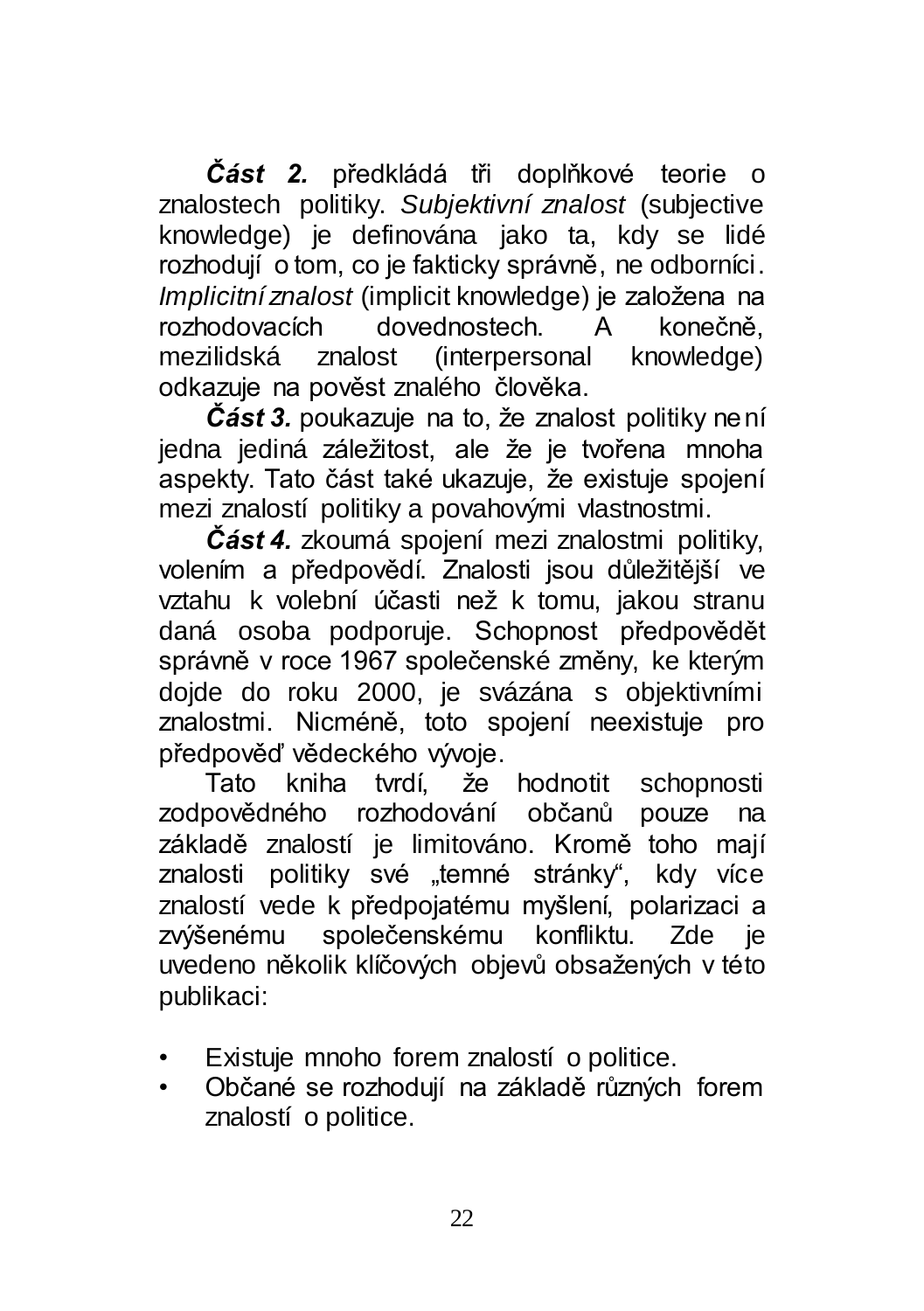- Znalosti o politice Čechů se v průběhu času nemění.
- Způsob, jakým lidé odpovídají na znalostní otázky v průzkumech, hraje roli.
- Znalosti o politice jsou provázány s povahovými vlastnostmi.
- Věcné znalosti souvisejí s předpovídáním společenských změn, ale nejsou vždy spojeny s tzv. správným hlasováním ve volbách (correct voting).
- Odborníci s vysokou úrovní znalostí se neshodnou na tom, co je správná odpověď.

# **Bibliography**

Note, a complete listing of all literature used is available in the published book (dissertation).

Ackerman, P.L., K.R. Bowen, M.E. Beier and R. Kanfer. 2001. 'Determinants of individual differences and gender differences in knowledge.' Journal of Educational Psychology 93(4): 797–825.

Albanese, M.A. 1986. 'The correction for guessing: a further analysis of Angoff and Schrader.' Journal of Educational Measurement 23(3): 225–235.

Althaus, S.L. 2003. Collective Preferences in Democratic Politics: Opinion Surveys and the Will of the People. New York: Cambridge University Press.

Alvarez, M.R. and J. Brehm. 2002. Hard Choices and Easy Answers. Values, Information and American Public Opinion. Princeton, NJ: Princeton University Press.

Anderson, R., J. Tilley and A.F. Heath. 2005. 'Political knowledge and enlightened preferences: party choice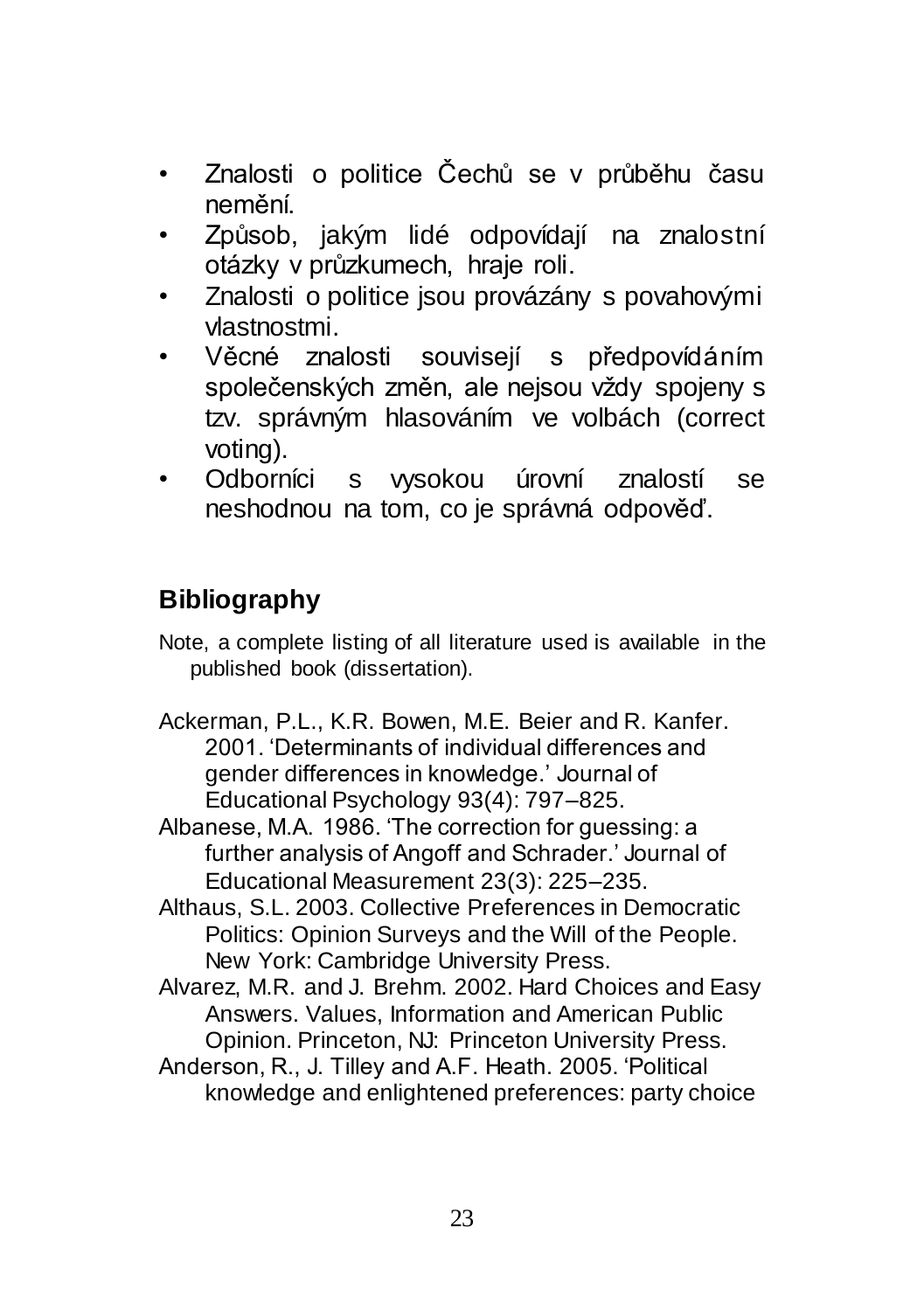through the electoral cycle.' British Journal of Political Science 35(2): 285–302.

- Angoff, W.H. and B.W. Schrader. 1984. 'A study of hypotheses basic to the use of rights and formula scores.' Journal of Educational Measurement 21(1): 1–17.
- Antonakis, J. and O. Dalgas. 2009. 'Predicting elections: child's play!' Science 323(5918): 1183.
- Armstrong, S., K.C. Green, R.J. Jones Jnr., J. Malcolm and M.J. Wright. 2010. 'Predicting elections from politicians faces.' International Journal of Public Opinion Research 22(4): 511–522.
- Atir, S., D. Dunning and E. Rosenzweig. 2015. 'When knowledge knows no bounds: self-perceived expertise predicts claims of impossible knowledge.' Psychological Science 26(8), 1295–1303.
- Atkinson, M.D., R.D. Enos and S.J. Hill. 2009. 'Candidate faces and election outcomes: is the face-vote correlation caused by candidate selection?' Quarterly Journal of Political Science 4(3): 229–249.
- Ballew, C.C. and A. Todorov. 2007. 'Predicting political elections from rapid and unreflective face judgments.' Proceedings of the National Academy of Sciences of the United States of America 104(46): 17948–17953.
- Banducci, S.A., J.A. Karp, M. Thrasher and C. Rallings. 2008. 'Ballot photographs as cues in low-information elections.' Political Psychology 29(6): 903–917.
- Barabas, J. 2002. 'Another look at the measurement of political knowledge.' Political Analysis 10(2): 209–209.
- Bartels, L.M. 1996. 'Uninformed votes: information effects in presidential elections.' American Journal of Political Science 41(1): 194–230.
- Bartle, J. 2002. 'Not all voters are the same: the impact of knowledge in the 2001 general election.' Paper presented at the Elections, Public Opinion and Parties (EPOP) Conference.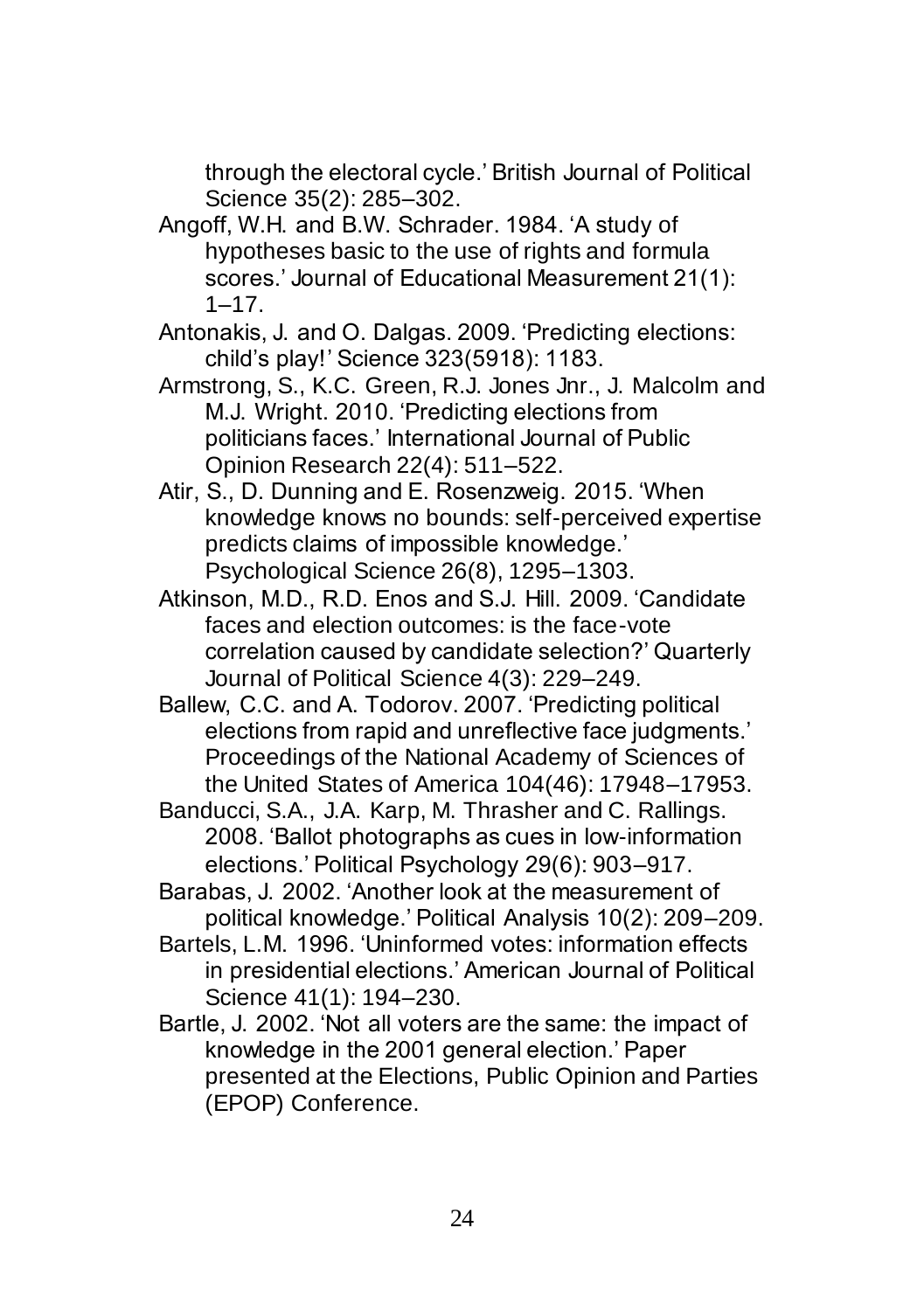- Bartle, J. 2005. 'Homogeneous models and heterogeneous voters.' Political Studies 53(4): 653–675.
- Batchelder, W.H. and A.K. Romney. 1988. 'Test theory without an answer key.' Psychometrika 53(1): 71–92.
- Bauer, M. 1996. 'Socio-demographic correlates of DKresponses in knowledge surveys: Self-attributed ignorance of science.' Social Science Information sur les Sciences Sociales 35(1): 39–68.
- Bennett, L.W. 1977. 'The growth of knowledge in mass belief studies: an epistemological critique.' American Journal of Political Science 21(3): 465–500.
- Bennett, S.E. 1988. 'Know-nothings revisited: the meaning of political ignorance today.' Social Science Quarterly 69(2): 476–490.
- Bennett, S.E. 1989. 'Trends in Americans' political information, 1967–1987.' American Political Quarterly 17(4): 422–435.
- Bennett, S.E. 1995. 'Comparing Americans' political information in 1988 and 1992.' Journal of Politics 57(2): 521–532.
- Bennett, S.E. 1996. ' "Know-nothings" revisited again.' Political Analysis 18(3): 219–233.
- Bennett, S.E., R.S. Flickinger, J.R. Baker, S.L. Rhine and L.L.M. Bennett. 1996. 'Citizens' knowledge of foreign affairs.' The International Journal of Press/Politics 1(2): 10–29.
- Ben-Shakhar, G. and Y. Sinai. 1991. 'Gender differences in multiple choice tests: the role of differential guessing.' Journal of Educational Measurement 28(1): 23–35.
- Berelson, B.R., P.F. Lazarsfeld and W.N. McPhee. 1954. Voting: A Study of Opinion Formation in a Presidential Campaign. Chicago, IL: University of Chicago Press.
- Berlin, I. 1953. The Hedgehog and the Fox: An Essay on Tolstoy's View of History. London: Weidenfeld & Nicolson.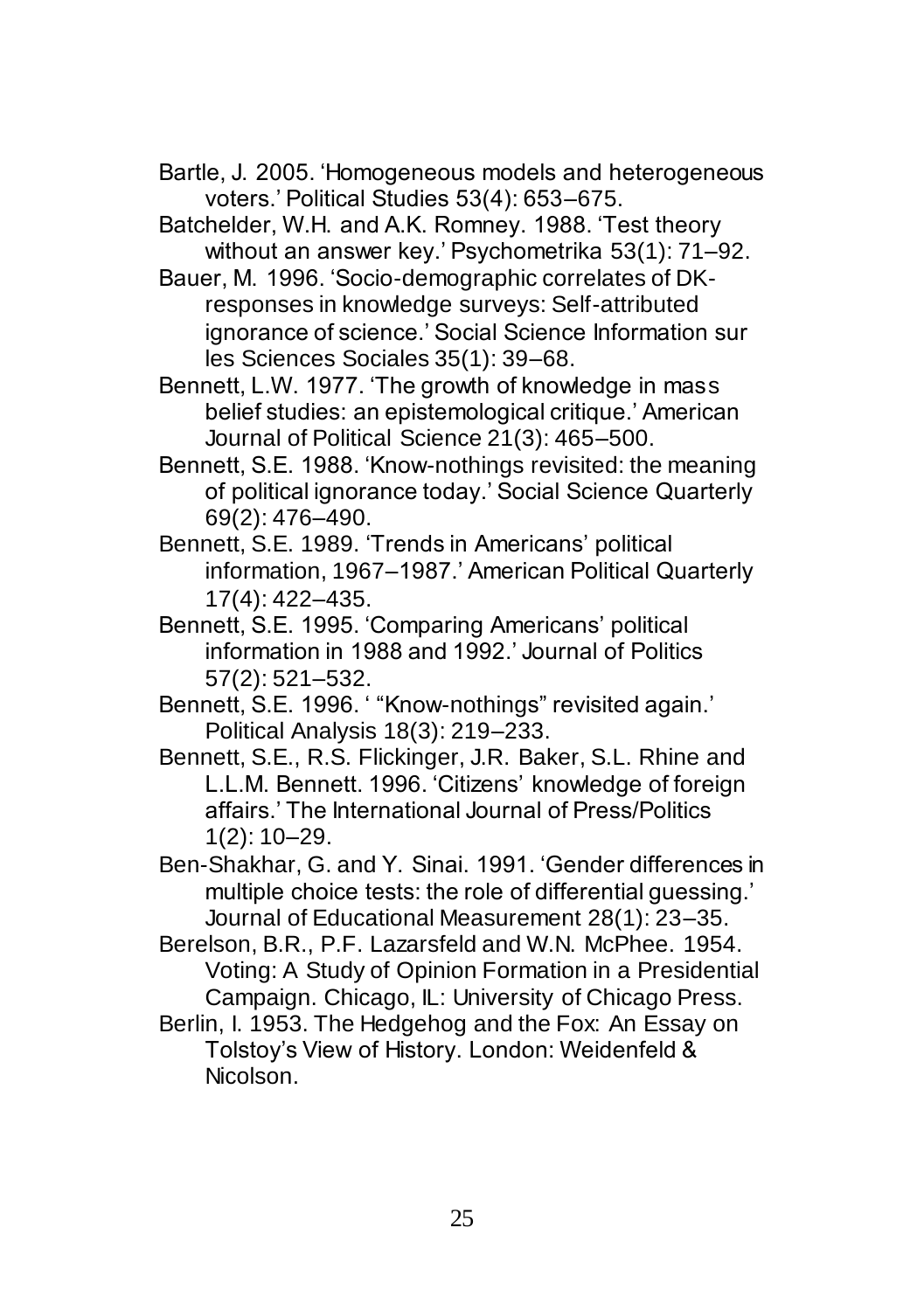- Blais, A. 2000. To Vote, or Not to Vote? The Merits and Limits of Rational Choice Theory. Pittsburgh, PA: University of Pittsburgh Press.
- Blanchet, A. 2015. 'Personality traits and the early origins of political sophistication: openness to experience or intellectualism.' Paper presented at the ECPR General Conference, Université de Montréal, August 26–29.
- Borgatti, S.P. and I. Carboni. 2007. 'On measuring individual knowledge in organizations.' Organizational Research Methods 10(3): 449–462.
- Brennan, J.F. 2016. Against Democracy. Princeton, NJ: Princeton University Press.
- Budescu, D. and M. Bar-Hillel. 1993. 'To guess or not to guess: a decision-theoretic view of formula scoring.' Journal of Educational Measurement 30(4): 277–291.
- Campbell, A., P.E. Converse, W.E. Miller and D. Stokes. 1960. The American Voter. New York: John Wiley and Sons, Inc.
- Caplan, B. 2007. The Myth of the Rational Voter: Why Democracies Choose Bad Policies. Princeton, NJ: Princeton University Press.
- Caplan, B. and S.C. Miller. 2010. 'Intelligence makes people think like economists: evidence from the General Social Survey.' Intelligence 38(6): 636–647.
- Cassel, C.A. and C.C. Lo. 1997. 'Theories of political literacy.' Political Behavior 19(4): 317–335.
- Chaffee, S. and S. Frank. 1996. 'How Americans get political information: print versus broadcast news.' Annals of the American Academy of Political and Social Science 546(1): 48–58.
- Chamorro-Premuzic, T., A. Furnham and P.L. Ackerman. 2006. 'Ability and personality correlates of general knowledge.' Personality and Individual Differences 41(3): 419–429.
- Claassen, R. 2011. 'Political awareness and electoral campaigns: maximum effects for minimum citizens?' Political Behavior 33(2): 203–223.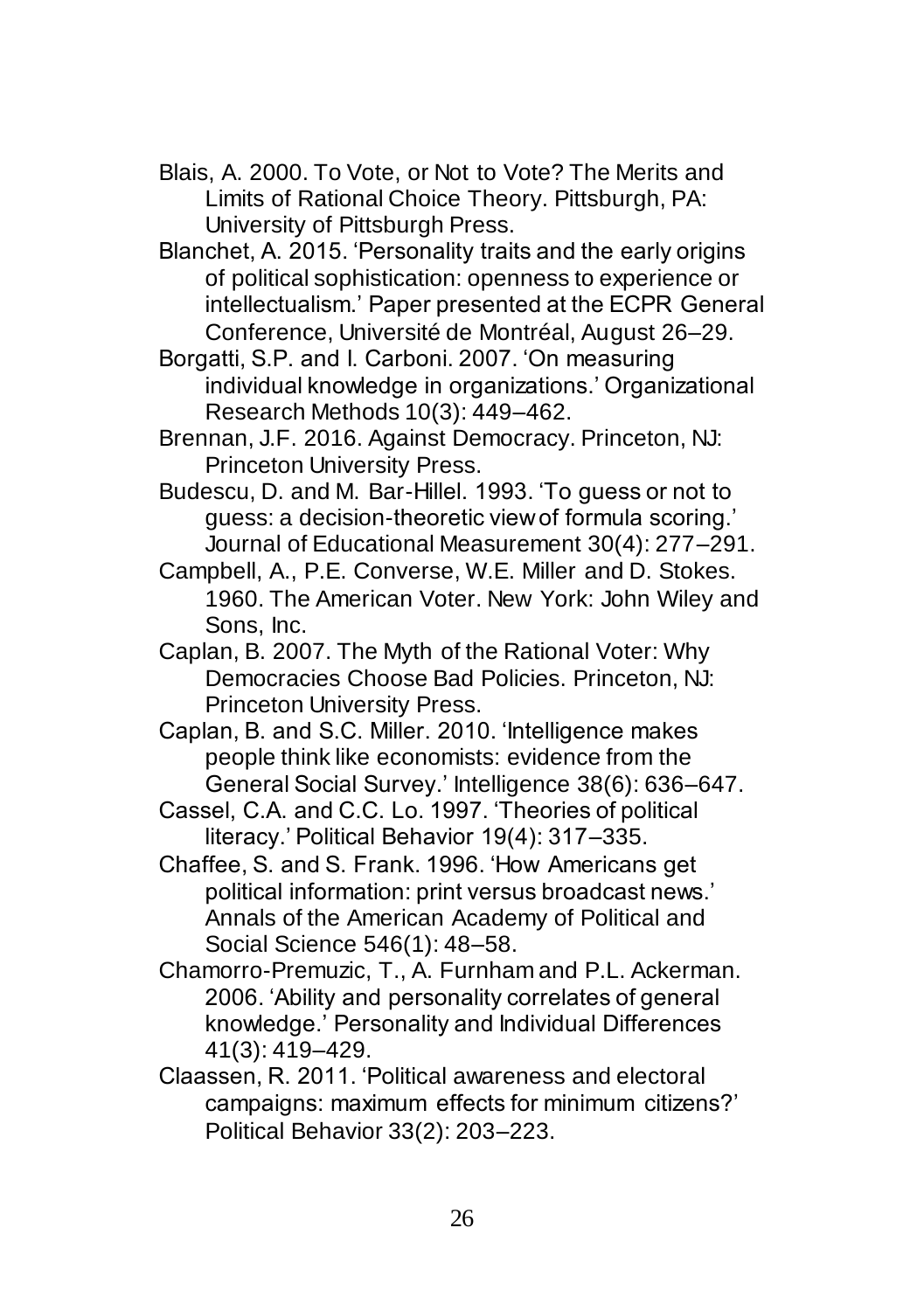- Clarke, H.D., D. Sandler, M.C. Stewart and P.F. Whiteley. 2009. Performance Politics and the British Voter. Cambridge: Cambridge University Press.
- Cobb, M.D. and J.H. Kuklinski. 1997. 'Changing minds: political arguments and political persuasion.' American Journal of Political Science 41(1): 88–121.
- Converse, J.M. 1976. 'Predicting no opinion in polls.' Public Opinion Quarterly 40(4): 515–530.
- Converse, P.E. 1962. 'Information flow and the stability of partisan attitudes.' Public Opinion Quarterly 26(4): 578–599.
- Converse, P.E. 1964a. "The nature of belief systems in mass publics." Pp. 206–261 in D.E. Apter (ed.). Ideology and Discontent. Glencoe, NY: The Free Press.
- Converse, P.E. 1964b. 'New dimensions of meaning for cross-section sample surveys in politics.' International Social Science Journal XVI(1): 19-34.
- Converse, P.E. 1974. "Some priority variables in comparative electoral research," Pp. 727–745 in R. Rose (ed.). Electoral Behavior: A Comparative Handbook. New York: The Free Press.
- Converse, P.E. 1990. "Popular representation and the distribution of information", Pp. 368–388 in J.A. Ferejohn and J.H. Kuklinski (eds). Information and Democratic Processes. Urbana, IL: University of Illinois Press.
- Converse, P.E. 2000. 'Assessing the capacities of mass electorates.' Annual Review of Political Science 3(1), 331–353.
- Converse, P.E. and G. Markus. 1979. 'Plus ça change: The new CPS election study panel.' American Political Science Review 73(1): 32–49.
- Coombs. C.H. 1964. A Theory of Data. Ann Arbor, MI: Mathesis Press.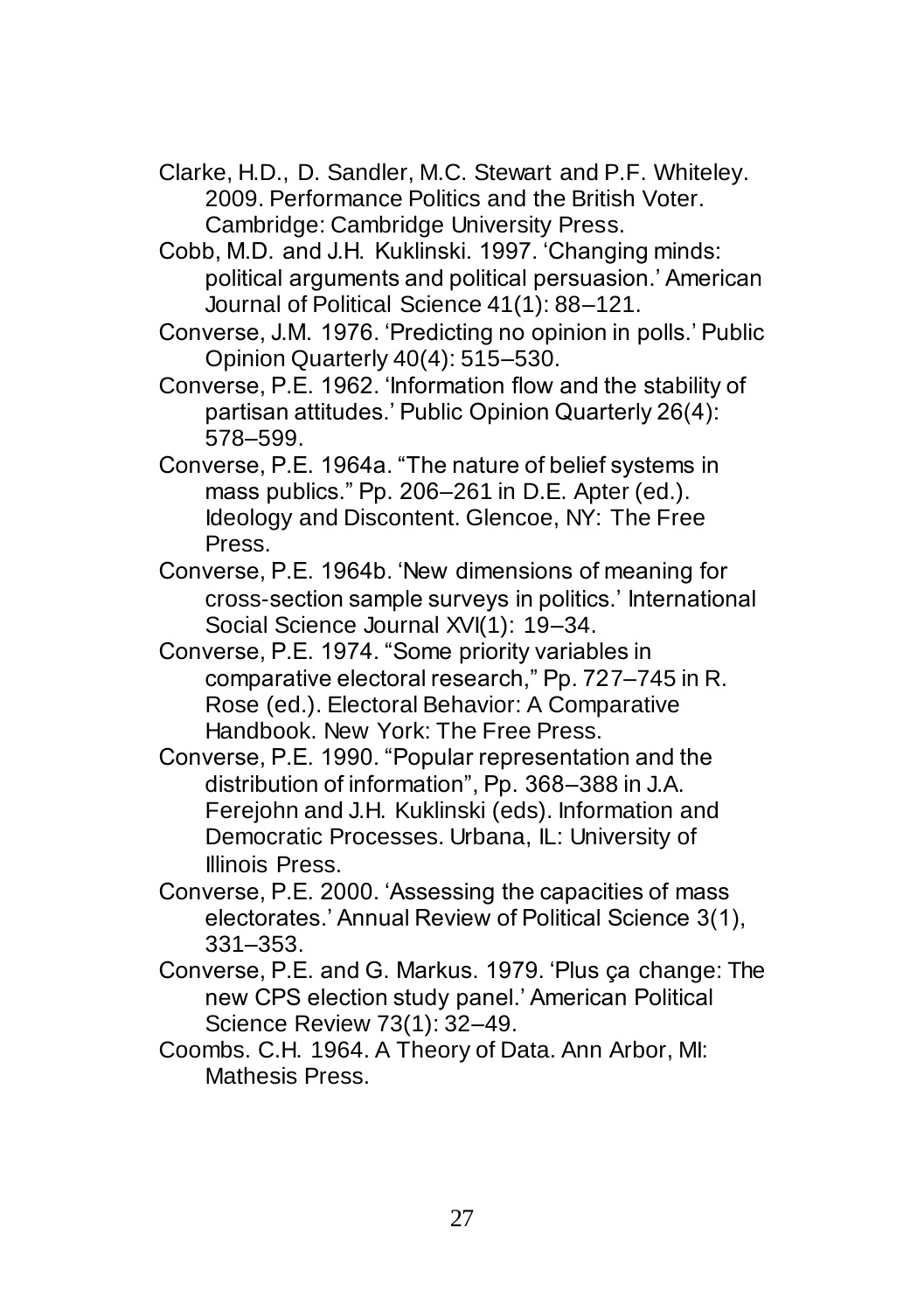- Coupé, T. and A.G. Noury. 2004. 'Choosing not to choose: on the link between information and abstention.' Economics Letters 84(2): 261–265.
- Crick, B. and A. Porter. 1978. Political Education and Political Literacy. London: Longman.
- Cronbach, L.J. 1942. 'Studies of acquiescence as a factor in the true-false test.' Journal of Educational Psychology 33(6): 401–415.
- Cronbach, L.J. 1946. 'Response sets and test validity.' Educational and Psychological Measurement. 6(4): 475–494.
- Cronbach, L.J., G.C. Gleser, H. Nanda and N. Rajaratnam. 1972. The Dependability of Behavioral Measurements: Theory of Generalizability for Scores and Profiles. New York: John Wiley and Sons, Inc.
- Cronbach, L.J., R. Nageswari and G.C. Gleser. 1963. 'Theory of generalizability: a liberation of reliability theory.' British Journal of Mathematical and Statistical Psychology 16(1): 137–163.
- Cureton, E.E. 1966. 'The correction for guessing.' Journal of Experimental Education 34(4): 44–47.
- DeBell, M. 2013. 'Harder than it looks: coding political knowledge on the ANES.' Political Analysis 21(4): 393–406.
- Delli Carpini, M.X. and S. Keeter. 1992. 'The gender gap in political knowledge.' The Public Perspective (July/August), 23–26.
- Delli Carpini, M.X. and S. Keeter. 1993. 'Measuring political knowledge: putting first things first.' American Journal of Political Science 37(4): 1179–1206.
- Delli Carpini, M. and S. Keeter. 1996. What Americans Know About Politics and Why it Matters. New Haven, CT: Yale University Press.
- Denny, K. and O. Doyle. 2008. 'Political interest, cognitive ability and personality: determinants of voter turnout in Britain.' British Journal of Political Science 38(2): 291– 310.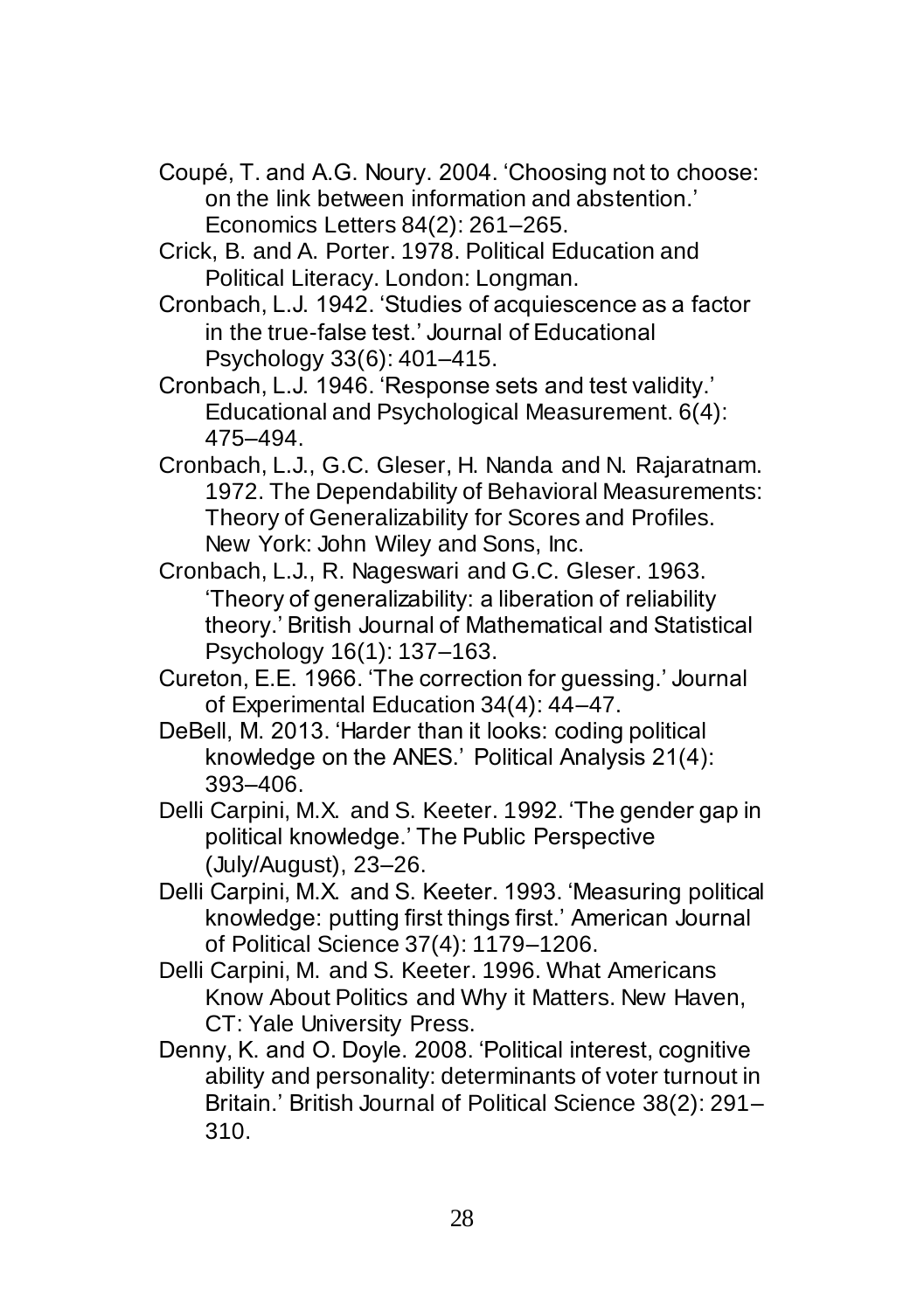- Denver, D. and G. Hands. 1990. 'Does studying politics make a difference? The political knowledge, attitudes and perceptions of school students.' British Journal of Political Science 20(2): 263–279.
- Dewey, J. and A.F. Bentley. 1949. Knowing and the Known. Boston, MA: Beacon Press.
- Diamond, J. and W. Evans. 1973. 'The correction for guessing.' Review of Educational Research 43(2): 181–191.
- Dimock, M.A. and S.L. Popkin. 1996. "Political knowledge in comparative perspective." Pp. 217–224 in S. Iyengar (ed.). Who Uses Whom: Politicians, Reporters and the American People. Beverly Hills, CA: Sage Publications Inc.
- Downs, A. 1957. An Economic Theory of Democracy. New York: Harper and Row.
- Edgington, E.S. 1965. 'Scoring formulas that correct for guessing.' Journal of Experimental Education 33(4): 345–346.
- Elff, M. 2009. 'Political knowledge in comparative perspective: the problem of cross-national equivalence of measurement.' Paper presented at the Annual National Conference of the Midwest Political Science Association, Chicago, IL.
- Federico, C.M. and C.V. Hunt. 2013 'Political information, political involvement, and reliance on ideology in political evaluation.' Political Behaviour 35(1): 89–112.
- Fisher, S.D., L. Lessard-Phillips, S.B. Hobolt and J. Curtice. 2008. 'Disengaging voters: do plurality systems discourage the less knowledgeable from voting?' Electoral Studies 27(1): 89–104.
- Fishkin, J.S. 1991. Democracy and Deliberation: New Directions for Democratic Reform. New Haven, CT: Yale University Press.
- Fiske, S.T., R.R. Lau, R.A. Smith. 1990. 'On the varieties and utilities of political expertise.' Social Cognition 8(1): 31–48.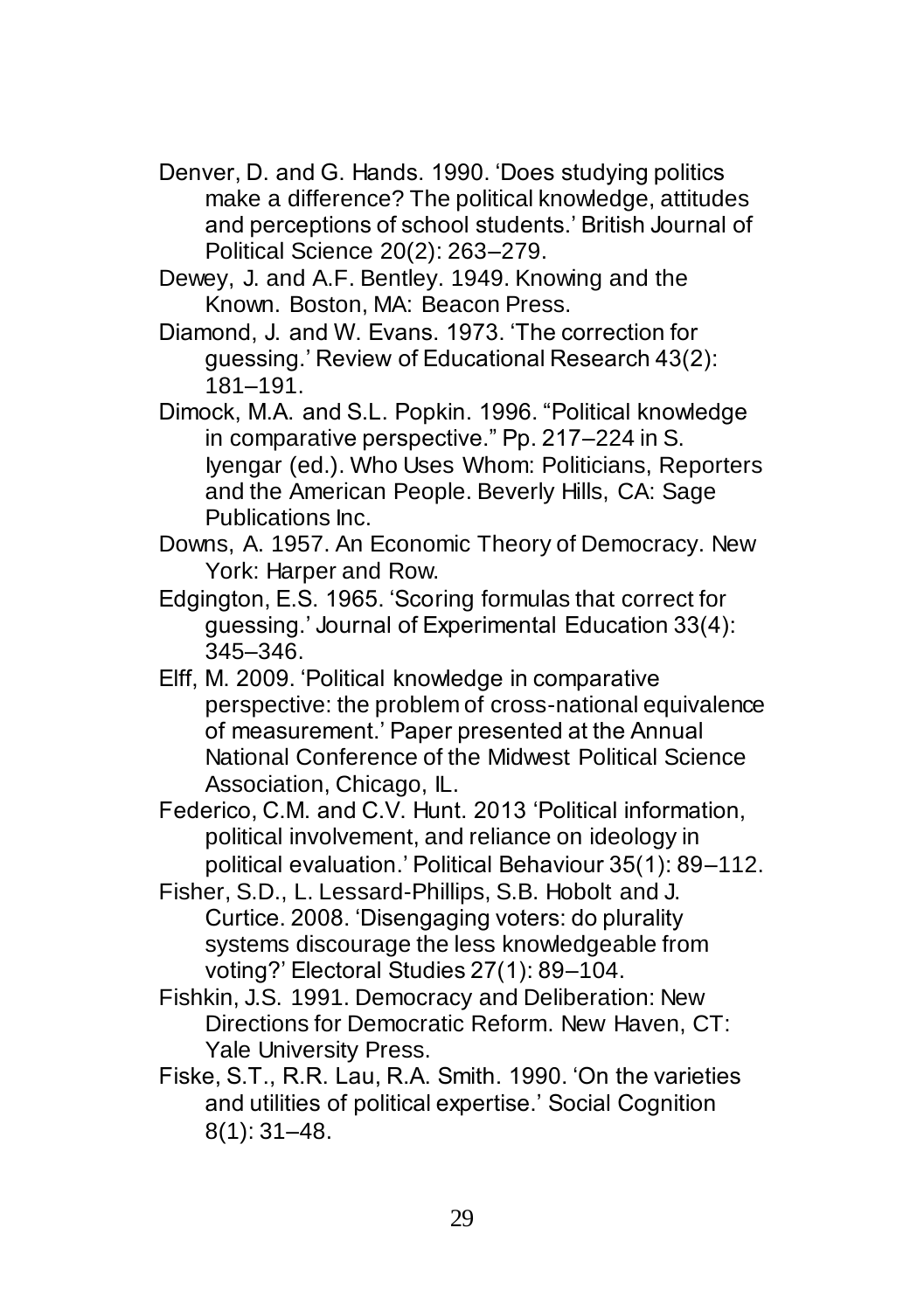- Fleming, P. 1988. 'The profitability of guessing in multiple choice questions papers.' Medical Education 22(6): 509–513.
- Fortunato, D., R.T. Stevenson and G. Vonnahme. 2016. 'Context, heuristics, and political knowledge: explaining cross-national variation in citizens' left-right knowledge.' Journal of Politics 78(4): 1211–1228.
- Fraile, M. 2013. 'Do information-rich contexts reduce knowledge inequalities? The contextual determinants of political knowledge in Europe.' Acta Politica 48(2): 119–143.
- Fraile, M. 2014. 'Do women know less about politics than men? The gender gap in political knowledge in Europe.' Social Politics: International Studies in Gender, State & Society 21(2): 261–289.
- Frary, R.B. 1988. 'Formula scoring of multiple-choice tests (correction for guessing).' Educational Measurement: Issues and practice 7(2): 33–38.
- Frazer E. and K. Macdonald. 2003. 'Sex differences in political knowledge in Britain.' Political Studies 51(1): 62–83.
- Funk, C. 1997. 'Implications of political expertise in candidate trait evaluations.' Political Research Quarterly 50(3): 675–697.
- Galston, W.A. 2001 'Political knowledge, political engagement, and civic education.' Annual Review of Political Science 4: 217–234.
- Gaziano, C. 1997. 'Forecast 2000: widening knowledge gaps.' Journalism & Mass Communication Quarterly 74(2): 237–264.
- Gerber, A.S., G.A. Huber, D. Doherty and C.M. Dowling. 2011. 'Personality traits and the consumption of political information.' American Political Research 39(1): 32–84.
- Gidengil, E., R. Meneguello, C. Shenga, and E. Zechmeister. 2016. Political Knowledge Sub-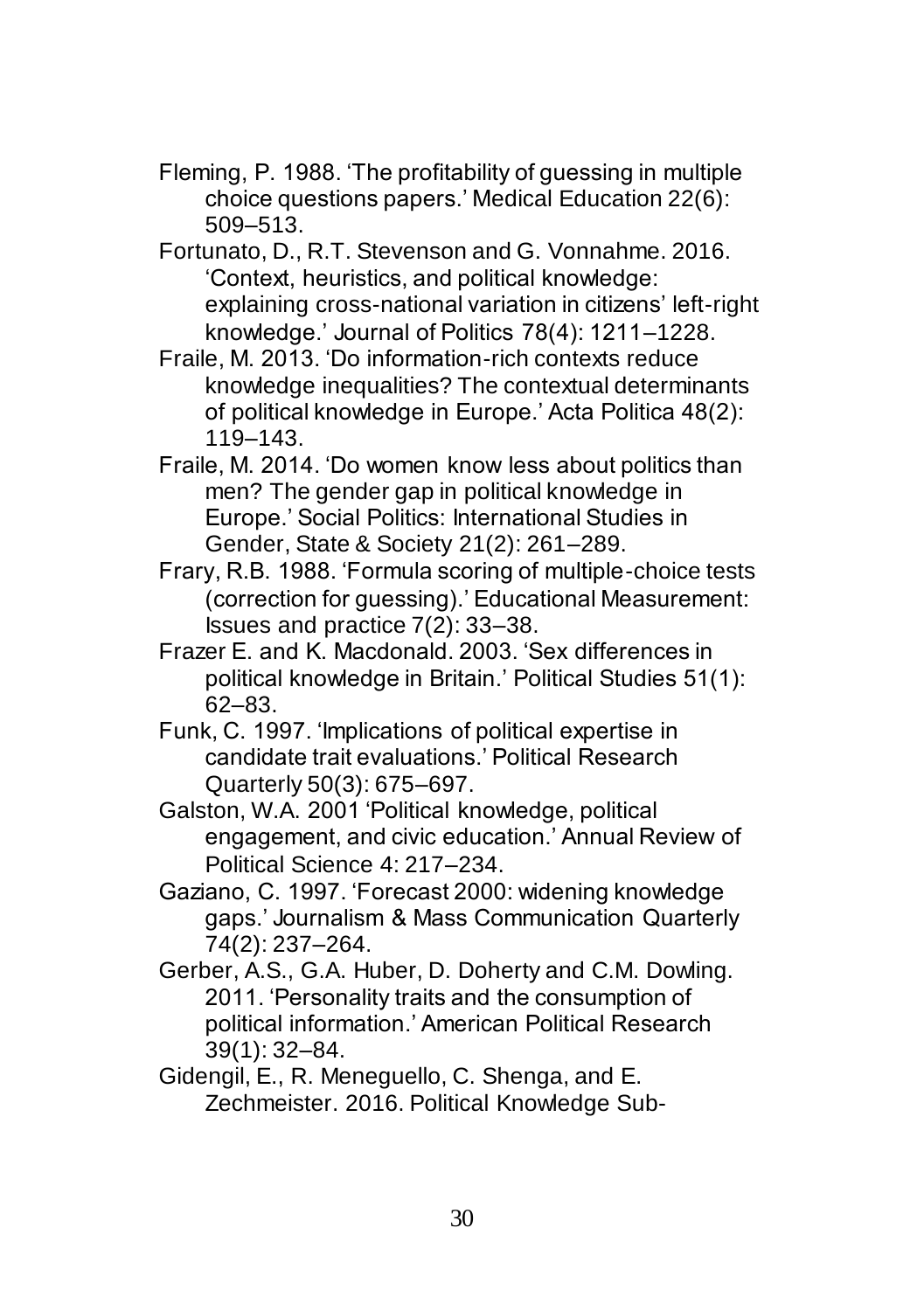committee Report. Comparative Studies of Electoral System (CSES), August 31.

- Gigerenzer, G., R. Hertwig and T. Pachur. (eds.). 2011. Heuristics: The Foundations of Adaptive Behavior. New York: Oxford University Press.
- Gilens, M. 2001. 'Political ignorance and collective policy preferences.' American Political Science Review 95(2): 379–396.
- Glenn, N.D. 1972. "The distribution of political knowledge in the United States." Pp. 273–283 in D. Nimmo and C.M. Bonjean (eds.). Political Attitudes and Public Opinion. New York: David McKay Publications.
- Gomez, B. and J.W. Wilson. 2001. 'Political sophistication and economic voting in the American electorate: a theory of heterogeneous attribution.' American Journal of Political Science 45(4): 899–914.
- Gordon, S.B. and G.M. Segura. 1997. 'Cross-national variation in the political sophistication of individuals: capability or choice?' Journal of Politics 59(1): 126– 147.
- Gosling, S.D., P.J. Rentfrow and W.B. Swann Jnr. 2003. 'A very brief measure of the Big Five personality domains.' Journal of Research in Personality 37(6): 504–528.
- Graber, D. 1984. Processing the News: How People Tame the Information Tide. New York: Longman.
- Granberg, D. and S. Holmberg. 1996. 'Attitude constraint and stability among elite and mass in Sweden.' European Journal of Political Research 29(1): 59–72.
- Grönlund, K. and H. Milner. 2006. 'The determinants of political knowledge in comparative perspective.' Scandinavian Political Studies 29(4): 386–406.
- Hambleton, R., H. Swaminathan and H. Rogers, 1991. Fundamentals of Item Response Theory. Newbury Park, CA: Sage Publications Inc.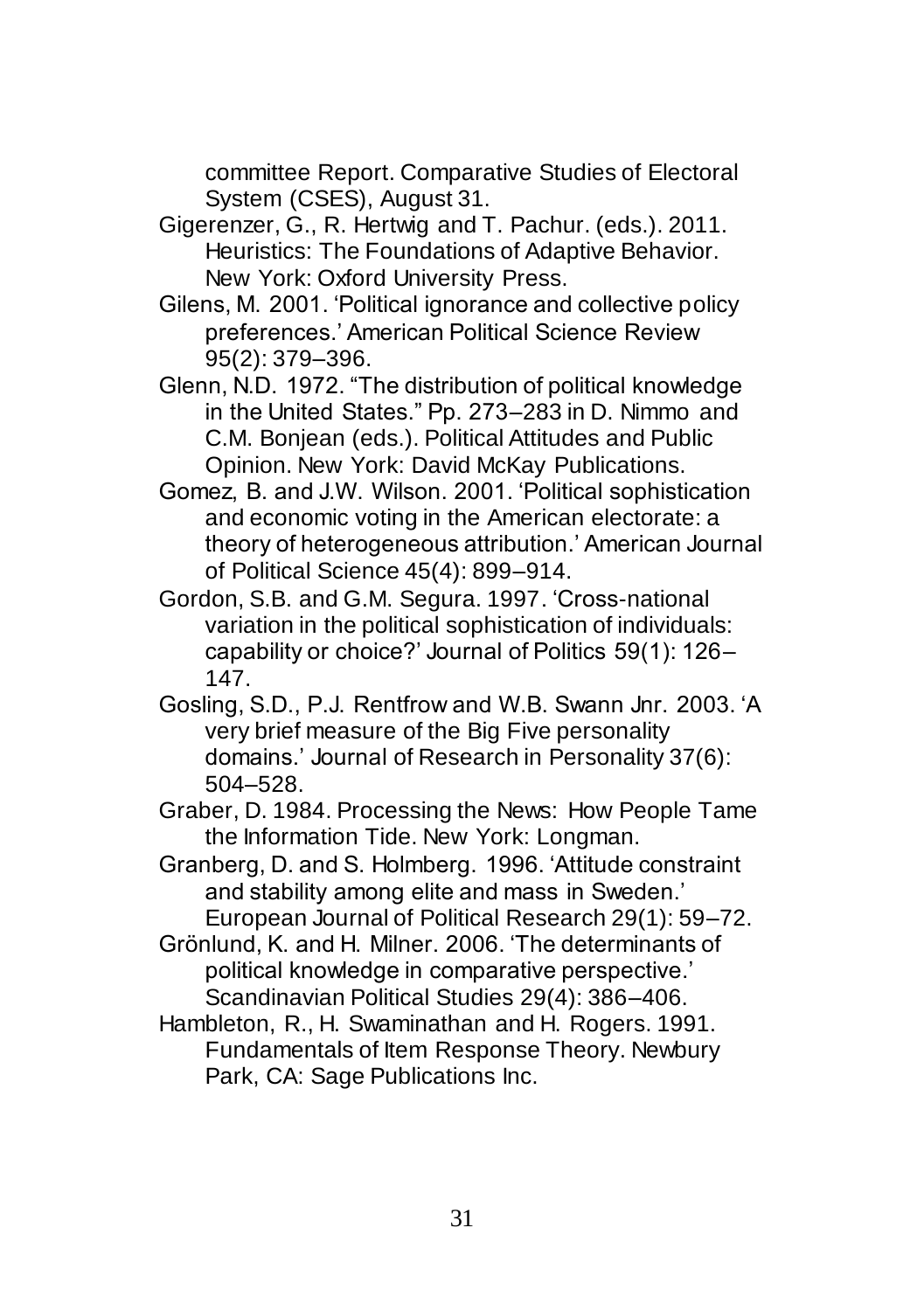- Hardin, R. 2009. How do you Know? The Economics of Ordinary Knowledge. Princeton, NJ: Princeton University Press.
- Harzing, A.W. 2006. 'Response styles in cross-national survey research. A 26 country study.' International Journal of Cross-cultural Management 6(2): 243–266.
- Heath, A., R. Andersen and R. Sinnott. 2003. 'Do less informed voters make mistakes? Political knowledge and electoral choice.' Revue de la Maison française d'Oxford 1(1): 69–83.
- Highton, B. 2009. 'Revisiting the relationship between educational attainment and political sophistication.' Journal of Politics 71(4): 1564–1576.
- Hofstetter, C.R, T.G. Sticht and C.H. Hofstetter. 1999. 'Knowledge, literacy, and power.' Communications Research 26(1): 58–80.
- Holbrook, T.M. 1996. Do Campaigns Matter? Beverly Hills, CA: Sage Publications Inc.
- Hong, L. and S.E. Page. 2004. 'Groups of diverse problemsolvers can outperform groups of high-ability problemsolvers.' Proceedings of the National Academy of Sciences (PNAS) 101(46): 16385–16389.
- Hyman, H.H. and P.B. Sheatsley. 1947. 'Some reasons why information campaigns fail.' Public Opinion Quarterly 11(3): 412–423.
- Iyengar, S., K.S. Hahn, H. Bonfadelli and M. Marr. 2009. 'Dark areas of ignorance revisited comparing international affairs knowledge in Switzerland and the United States.' Communication Research 36(3): 341– 358.
- Jackson, T.H. and G.E. Marcus. 1975. 'Political competence and ideological constraint.' Social Science Research 4(2): 93–111.
- Jamieson, Hall K. and K. Kenski. 2000. "The gender gap in political knowledge: Are women less knowledgeable than men about politics?" Pp. 83–92 in K. Hall Jamieson (ed.). Everything You Think You Know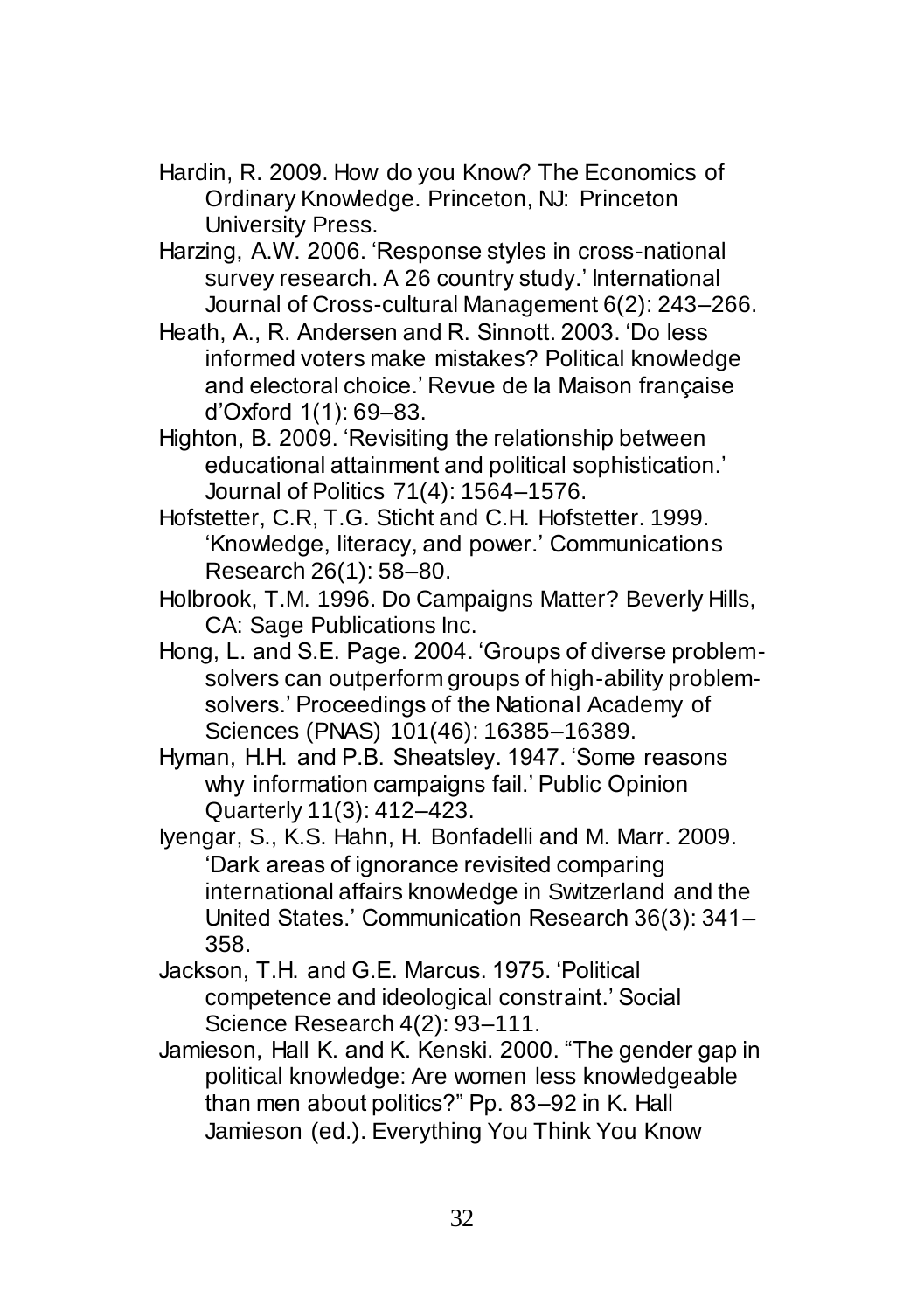about Politics and Why You're Wrong. New York: Basic Books.

- Jennings, Kent M. 1992. 'Ideological thinking among mass publics and political elites.' Public Opinion Quarterly 56(4): 419–441.
- Jerit, J. and J. Barabas. 2006. 'Bankrupt rhetoric: how misleading information affects knowledge about social security.' Public Opinion Quarterly 70(3): 278–303.
- Jerit, J., J. Barabas and T. Bolsen. 2006. 'Citizens, knowledge, and the information environment.' American Journal of Political Science 50(2): 266–282.
- Johns, R. 2003. 'What voters have and what voters need: The relation between public opinion and political knowledge.' Revue de la Maison française d'Oxford  $1(1): 47–68.$
- Johnson, P.E. 2010. "What knowledge is of most worth?" Pp. 52–70 in E. Borgida, C.M. Federic and J.L. Sullivan (eds.). The Political Psychology of Democratic Citizenship. New York: Oxford University Press.
- Kahan, D.M. 2013. 'Ideology, motivated reasoning, and cognitive reflection.' Journal of Decision Making 8(4): 407–424.
- Kahan, D.M. 2015. 'Climate science communication and the measurement problem.' Advances in Political Psychology 36(S1): 1–44.
- Kahan, D.M., E. Peters, M. Wittlin, P. Slovic, L. Larrimore Ouellette, D. Braman and G. Mandel. 2012. 'The polarizing impact of science literacy and numeracy on perceived climate change risks.' Nature Climate Change 2: 732–735.
- Kahneman, D. 2003. 'A perspective on judgement and choice.' American Psychologist 58(9): 697–720.
- Kahneman, D. 2011. Thinking Fast and Slow. London: Allen Lane (Penguin Books).
- Klein, N.K. and B.B. Green. 1979. 'Levels of political knowledge of mildly mentally retarded adults.'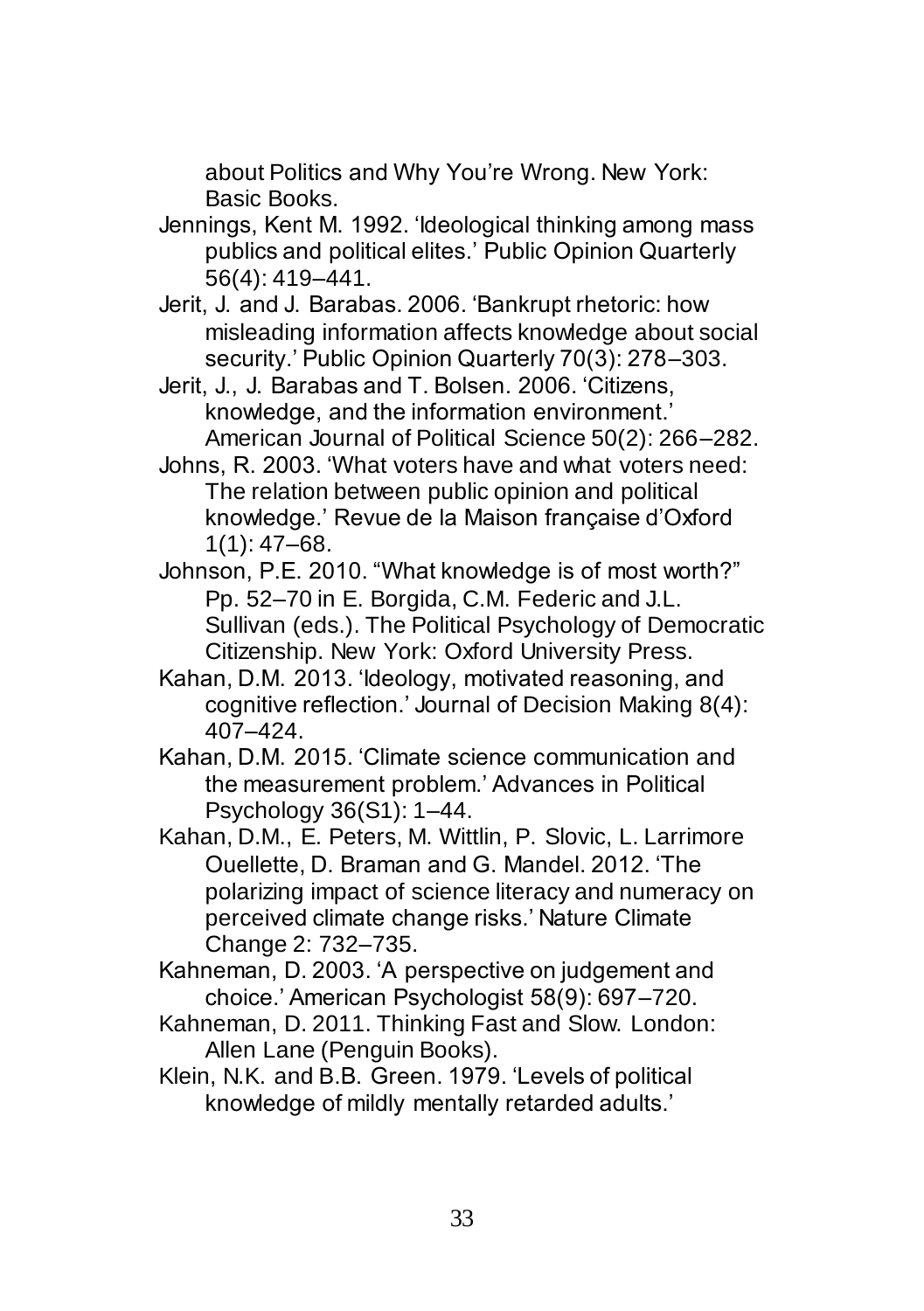American Journal of Mental Deficiencies 84(2): 159– 164.

- Krause, G.A. 1997. 'Voters, information heterogeneity and economic expectations.' American Political Science Review 41(4): 1170–1200.
- Krosnick, J.A., A. Lupia, M. DeBell and D. Donakowski. 2008. 'Problems with ANES questions measuring political knowledge.' American National Election Study (ANES) Report, March, Survey Research Center, University of Michigan, Ann Arbor, MI.
- Kruglanski, A.W. and D.M. Webster. 1996. 'Motivated closing of the mind, 'seizing' and 'freezing'.' Psychological Review 103(2): 263–268.
- Ksiazkiewicz, A. 2013. 'Symposium: implicit attitudes in political science research implicit political knowledge.' PS: Political Science & Politics 46(3): 553–555.
- Kuklinski, J.H. and P.J. Quirk. 2000. "Reconsidering the rational public…" Pp. 153–182 in A. Lupia, M.D. McCubbins and S.L. Popkin (eds.). Elements of Reason: Cognition, Choice and the Bounds of Rationality. New York: Cambridge University Press.
- Kuklinski, J.H., P.J. Quirk, D.W. Schwieder and R.F. Rich. 1998. 'Just the facts, ma'am: political facts and public opinion.' Annals of the American Academy of Political and Social Science 560: 143–154.
- Kuklinski, J.H., P.J. Quirk, J. Jerit, D.W. Schwieder and R.F. Rich. 2000. 'Misinformation and the currency of democratic citizenship.' Journal of Politics 62(3): 790– 816.
- Lachat, R. 2007. A Heterogeneous Electorate. Political Sophistication, Predisposition Strength, and the Voting Decision Process. Baden-Baden, Germany: Nomos.
- Lachat, R. 2008. 'The impact of party polarization on ideological voting.' Electoral Studies 27(4): 687–698.
- Larcinese, V. 2007. 'Does political knowledge increase turnout? Evidence form the 1997 British general election.' Public Choice 131(3): 387–411.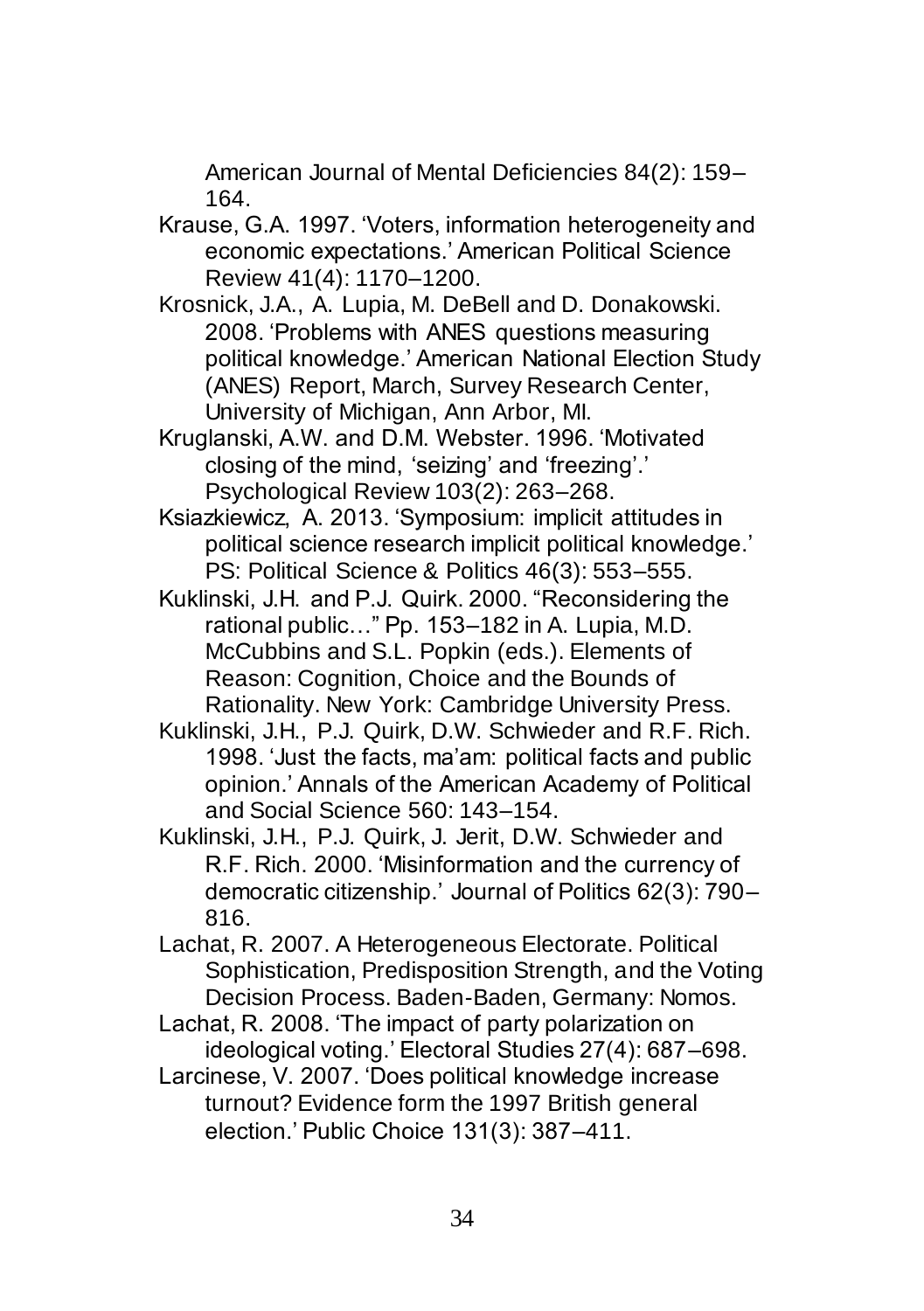- Lassen, D.D. 2005. 'The effect of information on voter turnout: evidence from a natural experiment.' American Journal of Political Science 49(1): 103–118.
- Lau, R.R. and D. Redlawsk. 2006. How Voters Decide: Information Processing in Election Campaigns. New York: Cambridge University Press.
- Lawrence, C.N. 2007. 'Should voters be encyclopedias? Measuring political sophistication of survey respondents.' Paper presented at the Midwest Political Science Association Meeting, Chicago, IL.
- Lazarsfeld, P.F., B. Berelson and H. Gaudet. 1944. The People's Choice: How the Voter Makes Up his Mind in a Presidential Campaign. New York: Columbia University Press.
- Lebeda, T., L. Linek, P. Lyons and K. Vlachová et al. 2007. Voliči a volby 2006. Praha: Sociologický ústav AV ČR.
- Lenz, G.S. 2012. Follow the Leader. How Voters Respond to Politicians' Policies and Performance. Chicago, IL: University of Chicago Press.
- Levendusky, M.S. and S.D. Jackman. 2003. 'Reconsidering the Measurement of Political Knowledge.' Unpublished paper, Department of Political Science, Stanford University, Palo Alto, CA.
- Linek, L. and P. Lyons (eds.). 2008. Politická informovanost občanů: teorie, měření a role při zkoumání politických postojů (Sociologické studie). Praha: Sociologický ústav AV ČR.
- Linek, L. and P. Lyons. 2007. "Zdroje a motivace volebni účastí." Pp. 63–85 in T. Lebeda, L. Linek, P. Lyons, K. Vlachová et al. 2007. Voliči a volby 2006. Praha: Sociologický ústav AV ČR.
- Linek, L. and P. Lyons. 2013. Dočasná stabilita? Volební podpora politických stran v České republice v letech 1990 – 2010. Praha: Sociologické nakladatelství (SLON).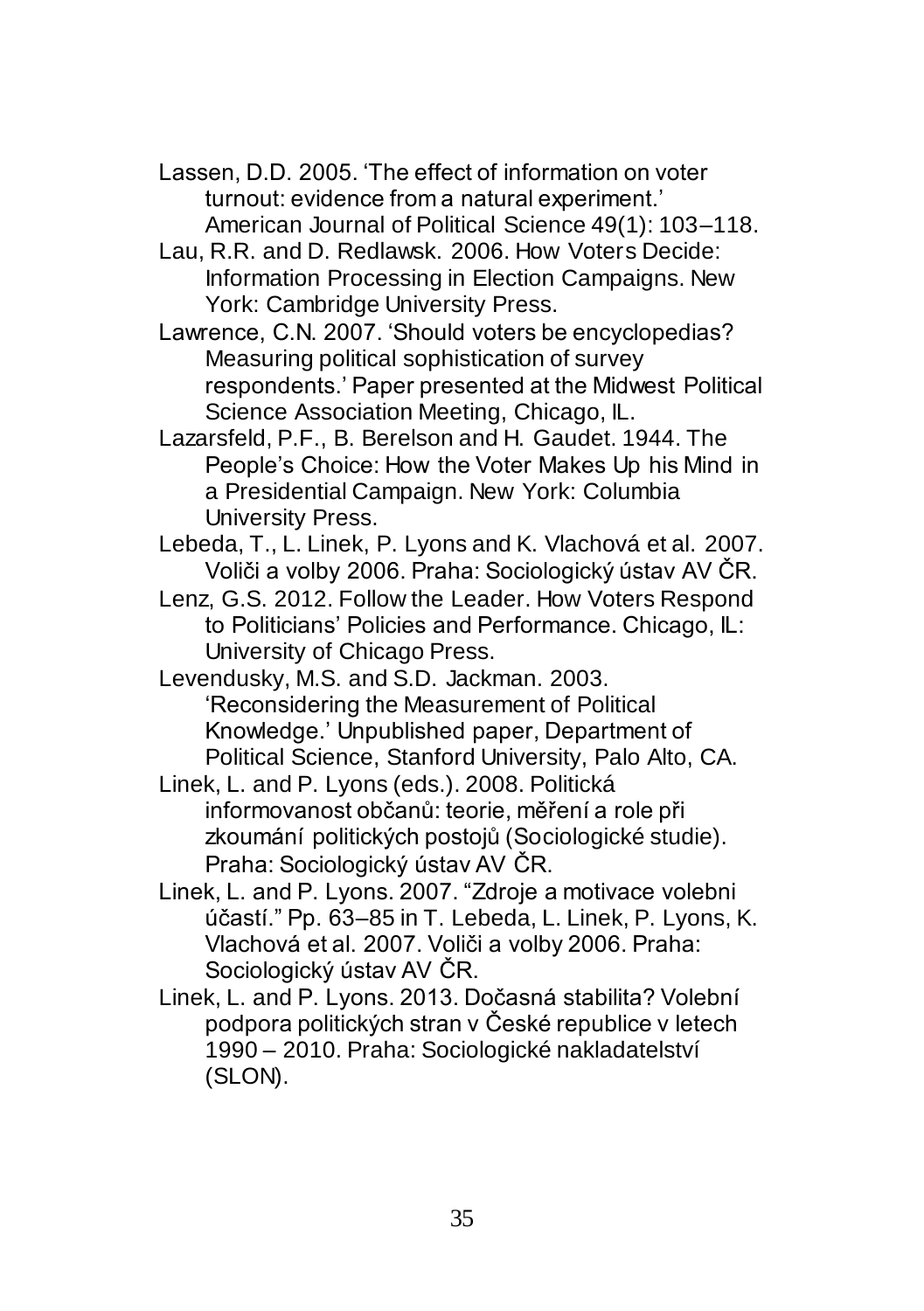- Little, E.B. 1966. 'Overcorrection and undercorrection in multiple-choice test scoring.' Journal of Experimental Education 35(1): 44–47.
- Lizotte, M.K. and A.H. Sidman. 2009. 'Explaining the gender gap in political knowledge.' Politics and Gender 5(2): 127–151.
- Lodge, M. and C.S. Taber. 2013. The Rationalizing Voter. New York: Cambridge University Press.
- Lord, F.M. 1975. 'Formula scoring and number-right scoring.' Journal of Educational Measurement 12(1): 7–11.
- Lord, F.M. and M.R. Novick. 1968. Statistical Theories of Mental Test Scores. Reading MA: Addison-Wesley Publishing Company.
- Lupia, A. and M. McCubbins. 1998. The Democratic Dilemma. Can Citizens Learn What They Need to Know? New York: Cambridge University Press.
- Luskin, R.C. 1987. 'Measuring political sophistication.' American Journal of Political Science 31(4): 856–899.
- Luskin, R.C. 1990. 'Explaining political sophistication.' Political Behavior 12(4): 331–361.
- Luskin, R.C. and J.G. Bullock. 2004. 'Re(:) measuring political sophistication.' Paper presented at the annual meetings of the Midwest Political Science Association, Chicago, IL.
- Luskin, R.C. and J.G. Bullock. 2011. 'Don't know means don't know: DK Responses and the public's level of political knowledge.' Journal of Politics 73(2): 547– 557.
- Marcus, G.E., W. Russell Neuman and M. MacKuen. 2000. Affective Intelligence and Political Judgment. Chicago, IL: University of Chicago Press.
- Mariani, C., L. Sacco, H. Spinnler and A. Venneri. 2002. 'General knowledge of the world: a standardised assessment.' Neurological Science 23(4): 161–175.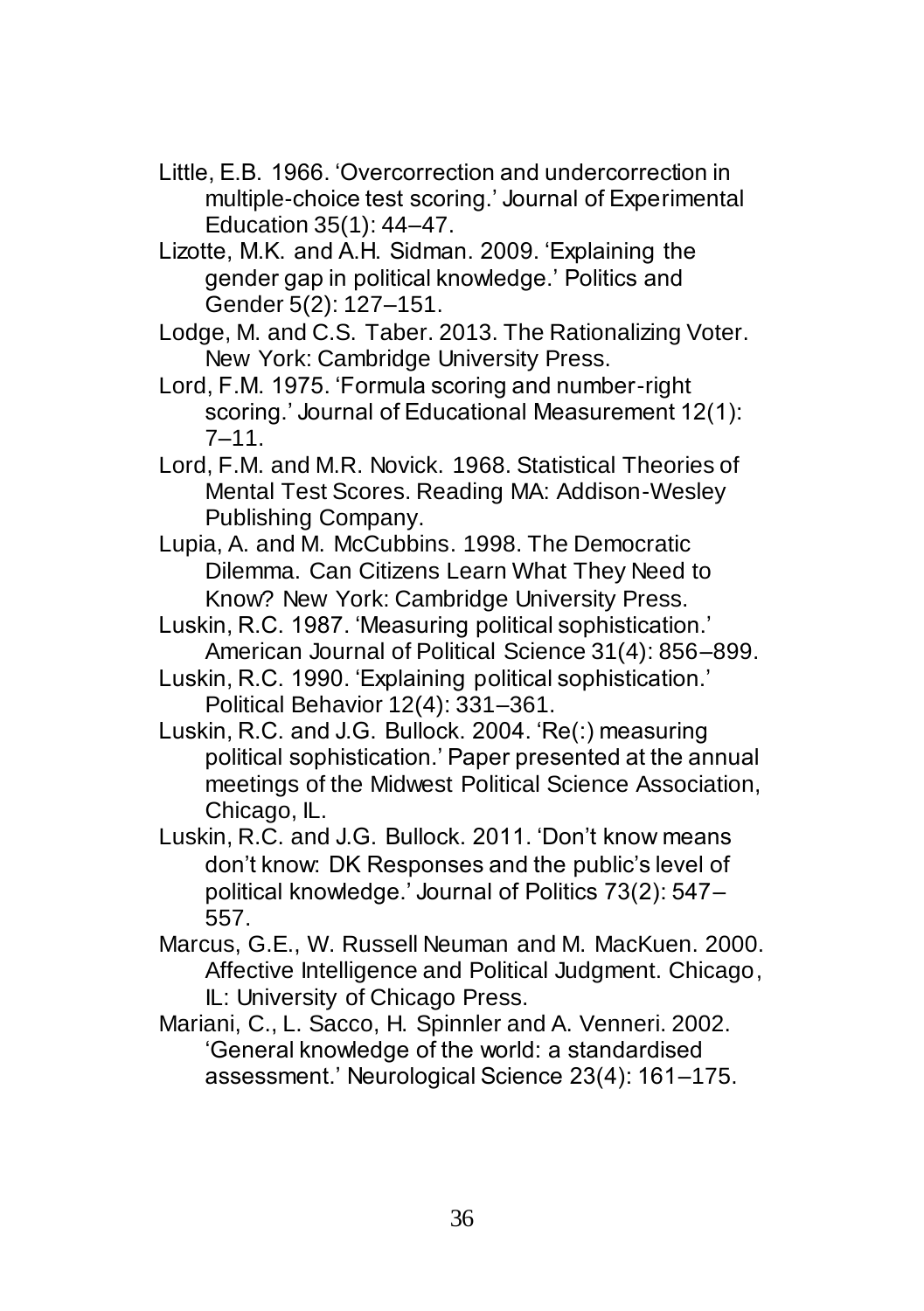- McCarty, N., K.T. Poole and H. Rosenthal. 2006. Polarized America: The Dance of Ideology and Unequal Riches. Cambridge, MA: MIT Press.
- Meehl, P.E. [1954] 2013. Clinical versus Statistical Prediction. Brattleboro, VT: Echo Point Books & Media.
- Miller, J.M. and J.A. Krosnick. 2000. 'News media impact on the ingredients of presidential evaluations: Politically knowledgeable citizens are guided by a trusted source.' American Journal of Political Science 44(2): 295–309.
- Miller, M.K. and S.K. Orr. 2008. 'Experimenting with a ''third way'' in political knowledge estimation.' Public Opinion Quarterly 72(4): 768–780.
- Milner, H. 2002. Civic Literacy. How Informed Citizens Make Democracy Work. Hanover, NH: University Press of New England (Tufts University).
- Mondak, J.J. 1999. 'Reconsidering the measurement of political knowledge.' Political Analysis 8(1): 57–82.
- Mondak, J.J. 2001. 'Developing valid knowledge scales.' American Journal of Political Science 45(1): 224–238.
- Mondak, J.J. 2010. Personality and the Foundations of Political Behavior. New York: Cambridge University Press.
- Mondak, J.J. and B.C. Davis. 2001. 'Asked and answered: knowledge levels when we will not take "don't know" for an answer.' Political Behavior 23(3): 199–224.
- Mondak, J.J. and D. Canache. 2004. 'Knowledge variables in cross-national social inquiry'. Social Science Quarterly 85(3): 539–557.
- Mondak, J.J. and M.R. Anderson. 2003. 'A knowledge gap or a guessing game?' Public Perspective 14(2): 6–9.
- Mondak, J.J. and M.R. Anderson. 2004. 'The knowledge gap: a reexamination of gender-based differences in political knowledge.' Journal of Politics 66(2): 492– 512.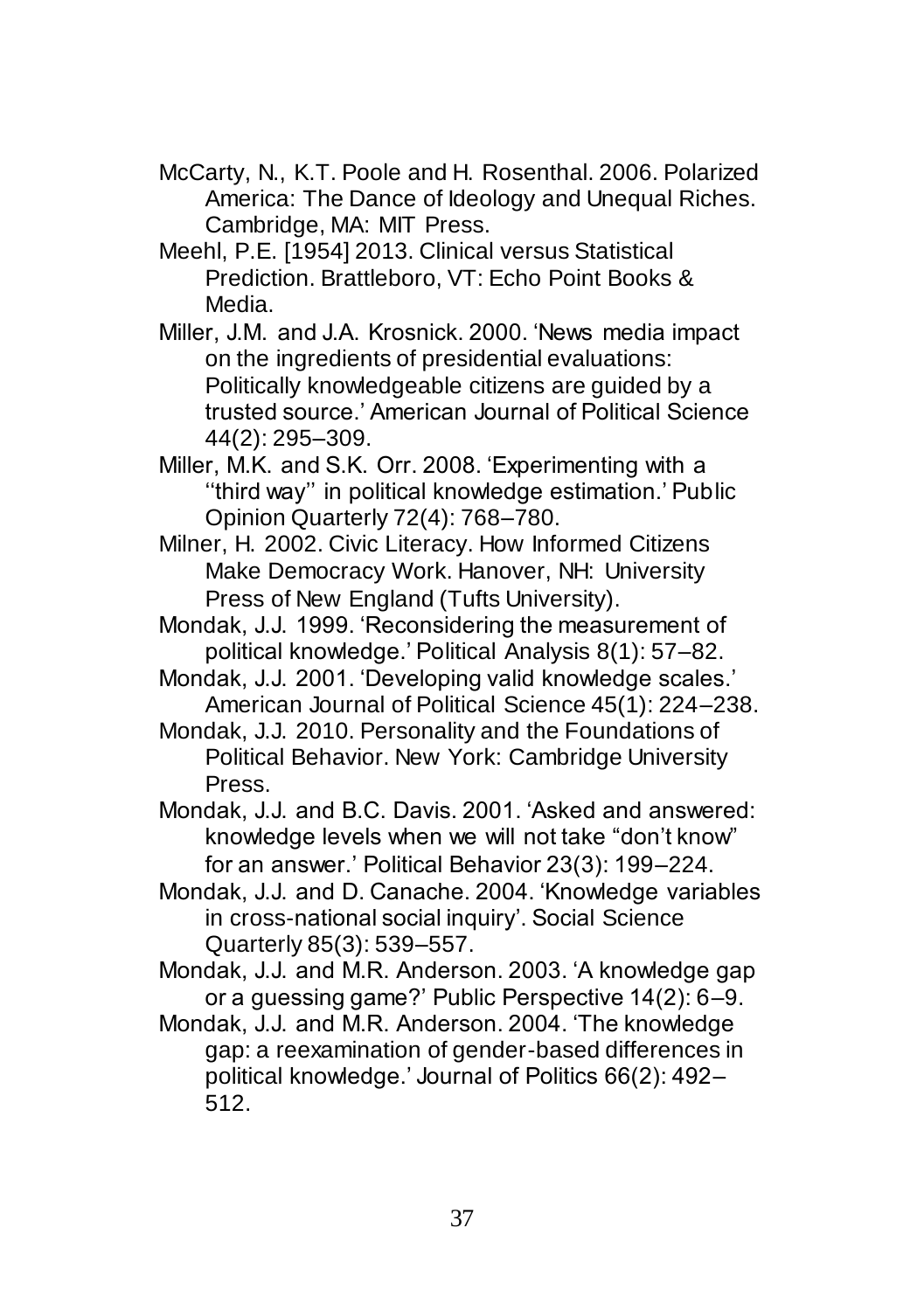- Nadeau, R. and R.G. Niemi. 1995. 'Educated guesses: the process of answering factual knowledge questions in surveys.' Public Opinion Quarterly 59(3): 323–346.
- Neuman, W. Russell. 1986. The Paradox of Mass Politics. Knowledge and Opinion in the American Electorate. Harvard, MA: Harvard University Press.
- Neuman, W. Russell, M.R. Just and A.N. Crigler. 1992. Common Knowledge: News and the Construction of Political Meaning. Chicago, IL: University of Chicago Press.
- Neuman, W. Russell, G.E. Marcus, M. MacKuen and A.N. Crigler. 2007. The Affect Effect: Dynamics of Emotion in Political Thinking and Behavior. Chicago, IL: University of Chicago Press.
- Nosek, B.A. and J.J. Hansen. 2008. 'The associations in our heads belong to us: Searching for attitudes and knowledge in implicit evaluation.' Cognition and Emotion 22(4): 553–594.
- Nyhan, B. and J. Reifler. 2010. 'When corrections fail: the persistence of political misperceptions.' Political Behavior 32(2): 303–330.
- Oravecz, Z., K. Faust and W.H. Batchelder. 2014. 'An extended cultural consensus theory model to account for cognitive processes in decision making in social surveys.' Sociological Methodology 44(1): 185–228.
- Palfrey, T.R. and K.T. Poole. 1987. 'The relationship between information, ideology, and voting behaviour.' American Political Science Review 31(3): 511–530.
- Polanyi, M. 1958. Personal Knowledge. Towards a Post-Critical Philosophy. Chicago, IL: University of Chicago Press.
- Polanyi, M. 1966a. 'The logic of tacit knowledge inference.' Philosophy 41(155): 1–18.
- Polanyi, M. [1966b] 2009. The Tacit Dimension. Chicago, IL: University of Chicago Press and Doubleday Press.
- Popkin, S.L. and M.A. Dimock. 1999. "Political knowledge and citizen competence." Pp. 117–146 in S.K. Elkin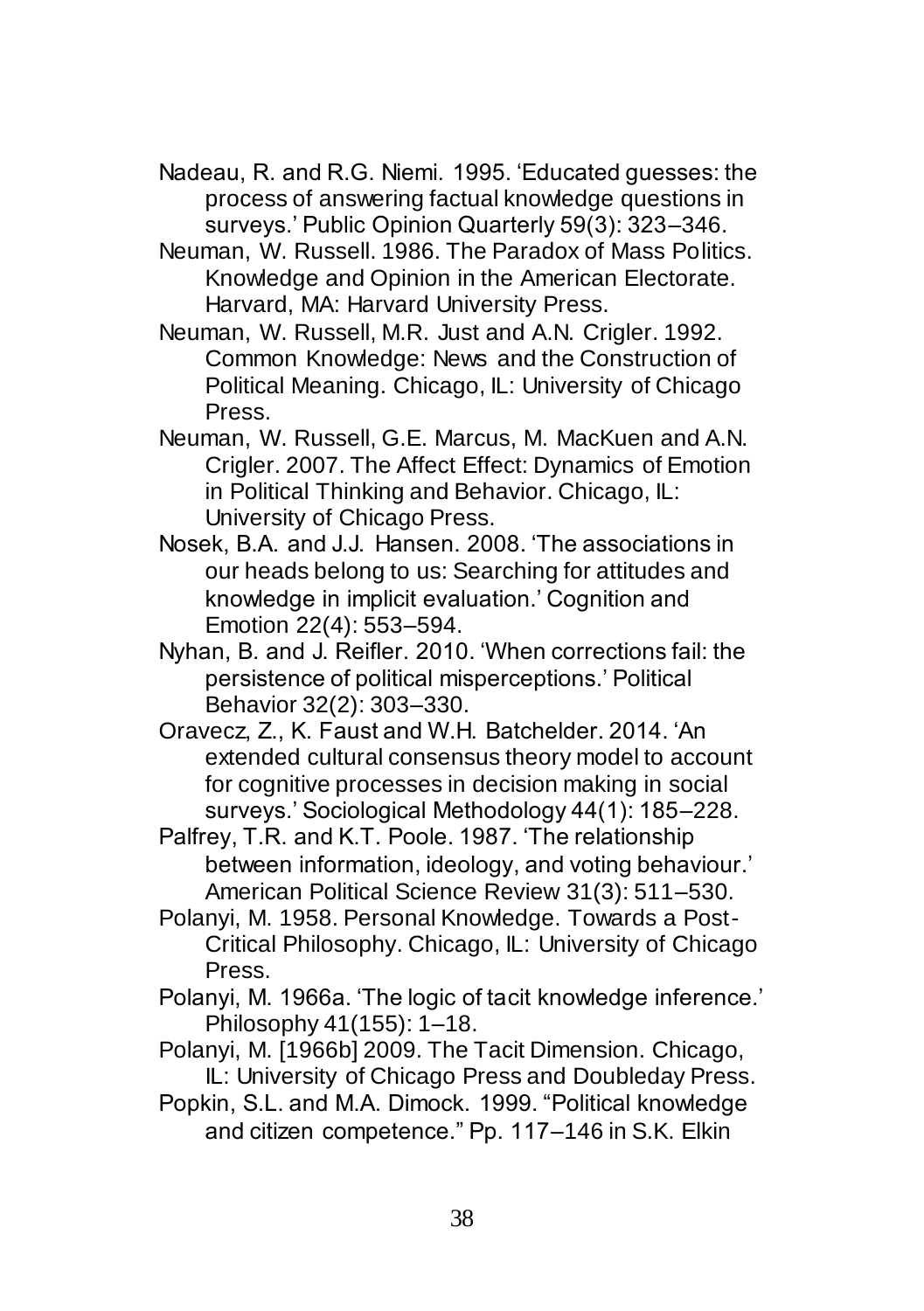and K.E. Soltan (eds.). Citizen Competence and Democratic Institutions. University Park, PA: Pennsylvania State University Press.

- Popkin, S.L. and M.A. Dimock. 2000. "Knowledge, trust, and international reasoning." Pp. 214–238 in A. Lupia, M. McCubbins and S.L. Popkin (eds.). Elements of Reason: Cognition, Choice and the Bounds of Rationality. New York: Cambridge University Press.
- Rasmussen, S.H.R. 2016. 'Education or personality traits and intelligence as determinants of political knowledge?' Political Studies 64(4): 1036–1054.
- Reber, A.S. 1993. Implicit Learning and Tacit Knowledge: An Essay on the Cognitive Unconscious. New York: Oxford University Press.
- Romney A.K., S.C. Weller and W.H. Batchelder. 1986. 'Culture as consensus: a theory of culture and informant accuracy.' American Anthropologist 88(2): 313–338.
- Romney A.K., W.H. Batchelder and S.C. Weller. 1987. 'Recent applications of cultural consensus theory.' American Behavioral Scientist 31(2): 163–177.
- Schuman, H. and S. Presser. [1981] 1996. Questions and Answers in Attitude Surveys: Experiments on Question Form, Wording and Context. Thousand Oaks, CA: Sage Publications Inc.
- Schutz, A. 1946. 'The well-informed citizen: An essay on the social distribution of knowledge.' Social Research 13(4): 463–478.
- Shapiro, R.Y. and Y. Bloch-Elkon. 2008. 'Do the facts speak for themselves? Partisan disagreement as a challenge to democratic competence.' Critical Review 20(1–2): 115–139.
- Slatker, M. 1968. 'The effect of guessing strategy on objective test scores.' Journal of Educational Measurement 5(3): 217–222.
- Sniderman, P.M. 1975. Personality and Democratic Politics. Berkeley, CA: University of California Press.